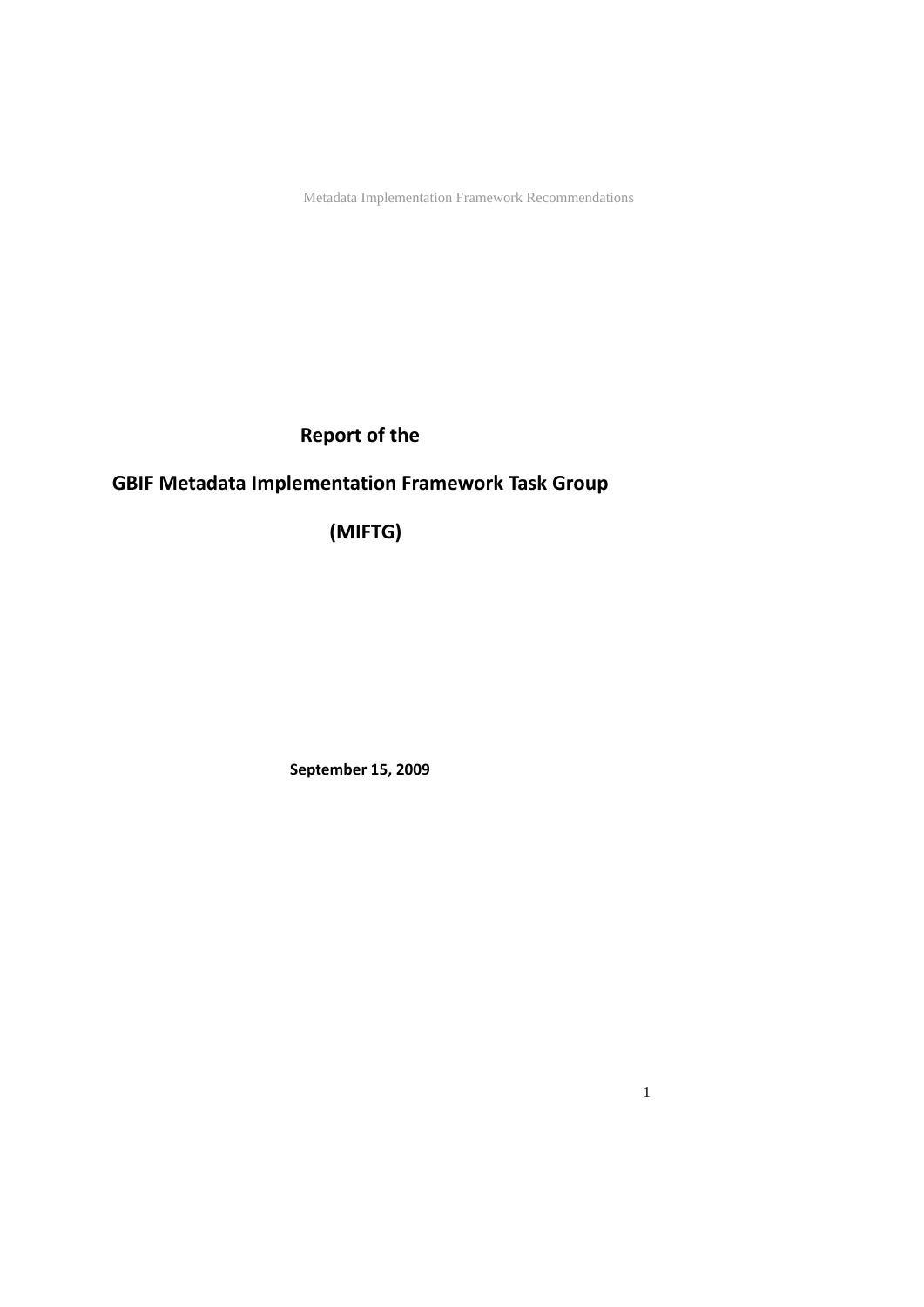### **Task Group Members**

Matthew B. Jones (Co‐chair) *National Center for Ecological Analysis and Synthesis (NCEAS), USA*

Nic Bertrand (Co‐Chair) *Centre for Ecology and Hydrology, U.K.*

Jörg Holetschek *Botanic Garden & Botanical Museum, Germany*

Vivian Hutchison *National Biological Information Infrastructure (NBII), USA*

Burke Chih‐Jen Ko *Taiwan Biodiversity Information Facility, Academia Sinica, Taiwan*

Ángela Suárez‐Mayorga *Colombia GBIF Node, Colombia*

Melanie Meaux *NASA/GCMD Ocean and Polar Sciences Coordinator, USA*

William Ulate *GBIF Science Committee, Chair IDA; The Nature Conservancy (TNC), Costa Rica*

David Watts *Australian Antarctic Division, Australia*

**GBIF Liaisons** Tim Robertson *Global Biodiversity Information Facility Secretariat, Denmark*

Éamonn Ó Tuama *Global Biodiversity Information Facility Secretariat, Denmark*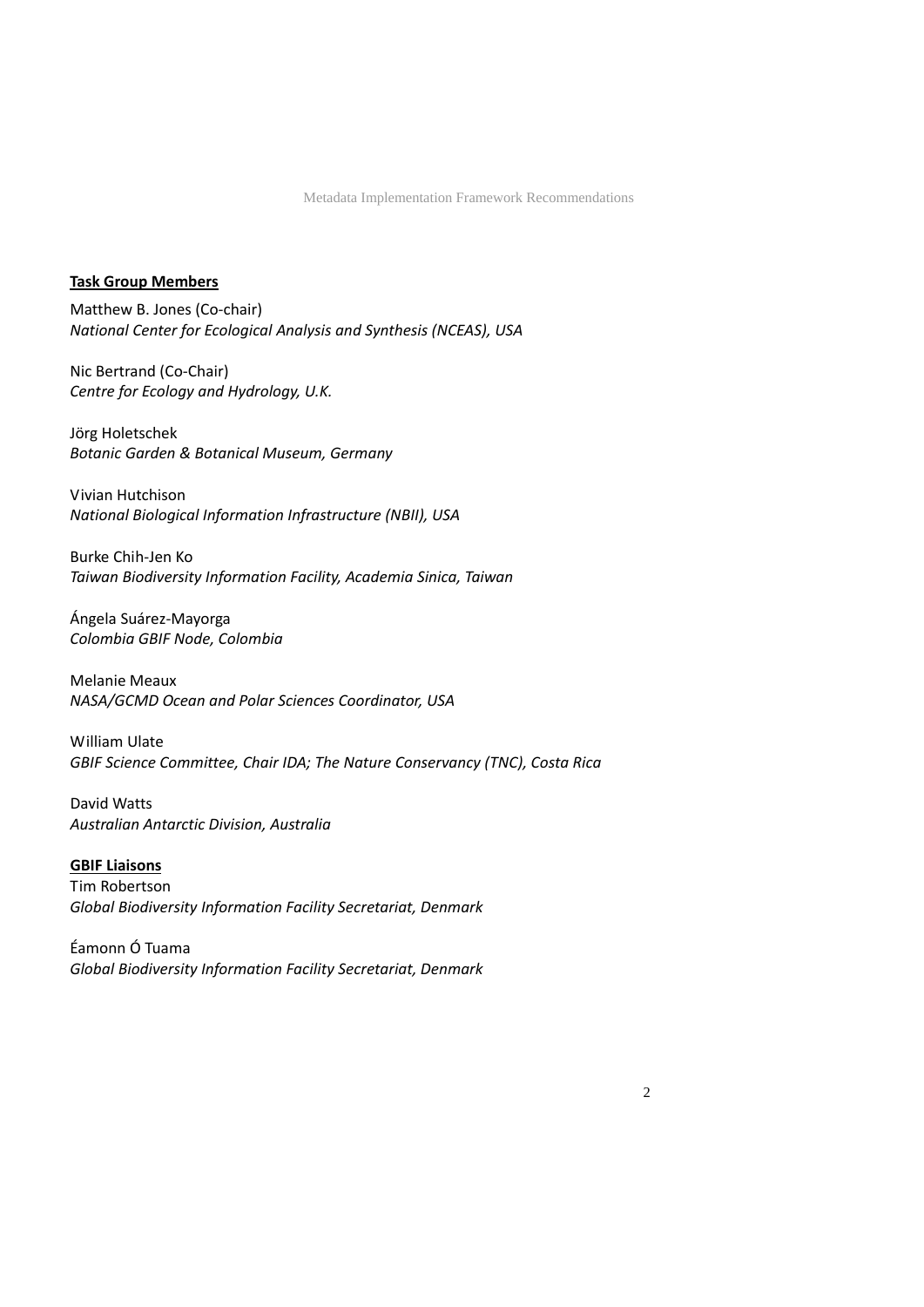## <span id="page-2-0"></span>**Executive Summary**

The Global Biodiversity Information Facility (GBIF) aspires to expand beyond their historically successful focus on species point occurrence data and become a major provider of discovery and access services for a wide variety of biodiversity data types. A distributed metadata catalog system that describes and makes accessible general information on datasets of primary biodiversity data is recognised as an essential component of GBIF to achieve this objective. In 2008, GBIF convened a working group which reviewed the existing GBIF informatics architecture in regard to metadata and delivered a set of general recommendations on a strategy for incorporating metadata as a core component of that architecture [GBIF08].

In this report, the GBIF Metadata Implementation Framework Task Group (MIFTG) recommends best practices for deployment of metadata systems to support the "technical, social and policy framework" needed for publication of primary biodiversity data.

The principal usage scenarios for which this catalog should be designed are data discovery, human interpretation, and analytical reuse of "primary biodiversity data", defined as a collection of measured values that pertain to an organism. These data will likely cover diverse scientific areas such as species distribution and abundance, measurements of characteristics of organisms, physiology, ecological processes, behavior, experimental data, and others.

The recommendations in this document span the gamut of implementation issues that GBIF will need to address when establishing a metadata network. The most critical recommendations, however, surround choices of metadata specifications, the architecture of the metadata system, and the interaction of GBIF with existing metadata catalog initiatives.

**Metadata Specifications**. The MIFTG recommends that GBIF should accept, store, index, and search metadata in multiple formats that are in common use in the ecological and biodiversity communities. These formats include Ecological Metadata Language, the FGDC Biological Data Profile, and the ISO 19115 geospatial metadata specification, among others. In addition, we recognize that crosswalks among metadata specifications are typically lossy and therefore the GBIF metadata catalog must be able to return metadata in the original format in which it was contributed to GBIF. This approach differs from many other networks that use internal representations to store metadata and cannot return the original documents.

**Metadata content**. GBIF minimum requirements for metadata provision should be trivial in order to promote participation and adoption of the GBIF system. The minimal acceptable metadata record might only include the Identifier, Title, Creator, Contact, Metadata Publisher, and Abstract for a data set. Despite these modest requirements, GBIF should still highly recommend that metadata additionally include geographic coverage, temporal coverage, taxonomic concepts, methods, data quality (linked to domain specific controlled vocabularies), provenance, thematic keywords, structured entity and attribute descriptions, measurement units using a controlled vocabulary, physical format of the data, distribution information, access control, and intellectual rights. In addition, GBIF should recommend that a full, detailed, and high quality metadata record is in the best interest of scientific advances. In order to ameliorate language incompatibilities among GBIF members, we also recommend that required metadata must be provided in English, with an optional additional translation to one or more other languages. Finally, each metadata record and data object should possess a location-independent, globally unique identifier which can be used to retrieve the metadata object and serves to differentiate each version of the object (i.e., the ID is idempotent).

**System architecture**. Because of network latency and accessibility issues at continental scales, we recommend that GBIF should build a distributed system of regional nodes, each containing a replica of all metadata. These regional nodes will provide rapid and reliable access to the metadata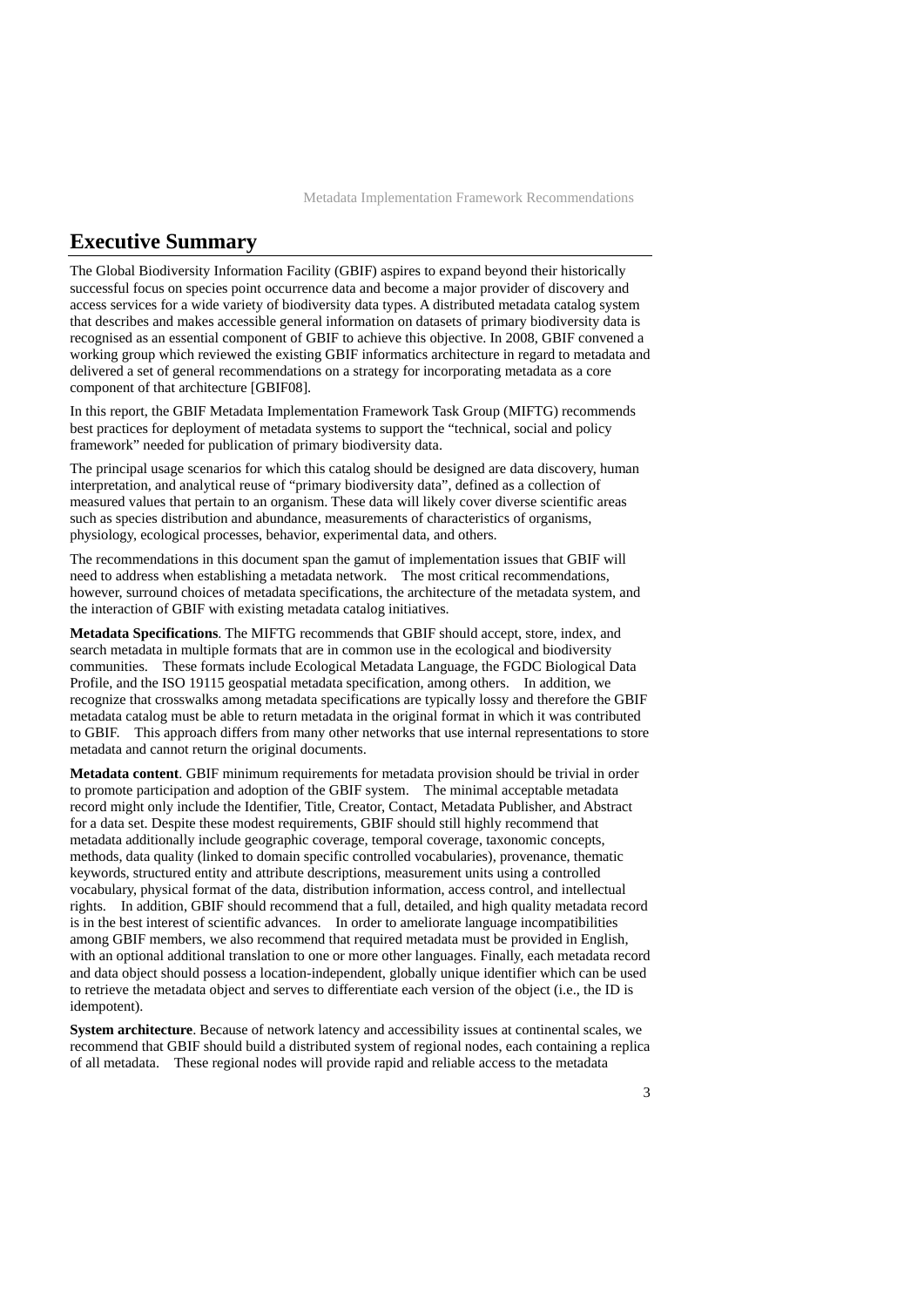system from all country nodes, and will enable GBIF to improve fault tolerance and load balancing. This architecture differs from the current architecture of the specimen data that is centralized at the GBIF Secretariat. To achieve this architecture, each regional node must replicate metadata to other regional nodes when record changes occur, rather than waiting for periodic harvests of the whole collection of a node. Because each version of a metadata record will have a unique identifier, the replication process can be more efficient and more timely than current harvesting approaches. In addition, the use of a replicated set of regional nodes will allow GBIF to develop a 'virtual portal' that provides the appearance of a centralized search facility but is actually implemented to provide services from the best regional node based on load-balancing and failover considerations. Finally, the GBIF metadata catalog system should expose one or more standard query APIs for programmatic access so that many third party tools and systems can be used to both access and contribute metadata to the system.

**Community alignment**. GBIF is undertaking this initiative in a global community that already has an abundance of metadata cataloguing initiatives and data sharing efforts that are well established. Groups such as the National Biological Information Infrastructure, the Knowledge Network for Biocomplexity, the World Data Centers, and DataONE have existing systems and significant expertise that would benefit GBIF. GBIF should strive to collaborate with these existing groups in order to not reinvent systems that already exist. In addition, GBIF should adopt, or adapt, existing technology where it meets most of the needs of the catalog project, and work to contribute system improvements back to the broader informatics communities through participation in open source projects. In addition, GBIF should develop and pursue an implementation plan for the catalog system that builds infrastructure in an incremental fashion. Recognizing that the software engineering team for GBIF is small, it will be crucial that an incremental development strategy is adopted that produces working systems with initially limited features but that then evolve and improve over time. Finally, in engaging with the community, it is critical that GBIF provide both attribution and branding for original metadata providers in a way that avoids the feeling that existing initiatives have been subsumed by the GBIF brand. This will encourage participation in the network and help ensure the utility of the metadata catalog system for the broader science community.

The remainder of this report provides a detailed set of recommendations that complement these general principles and that will enable GBIF to develop a metadata catalog system that is broadly useful to the global biodiversity community.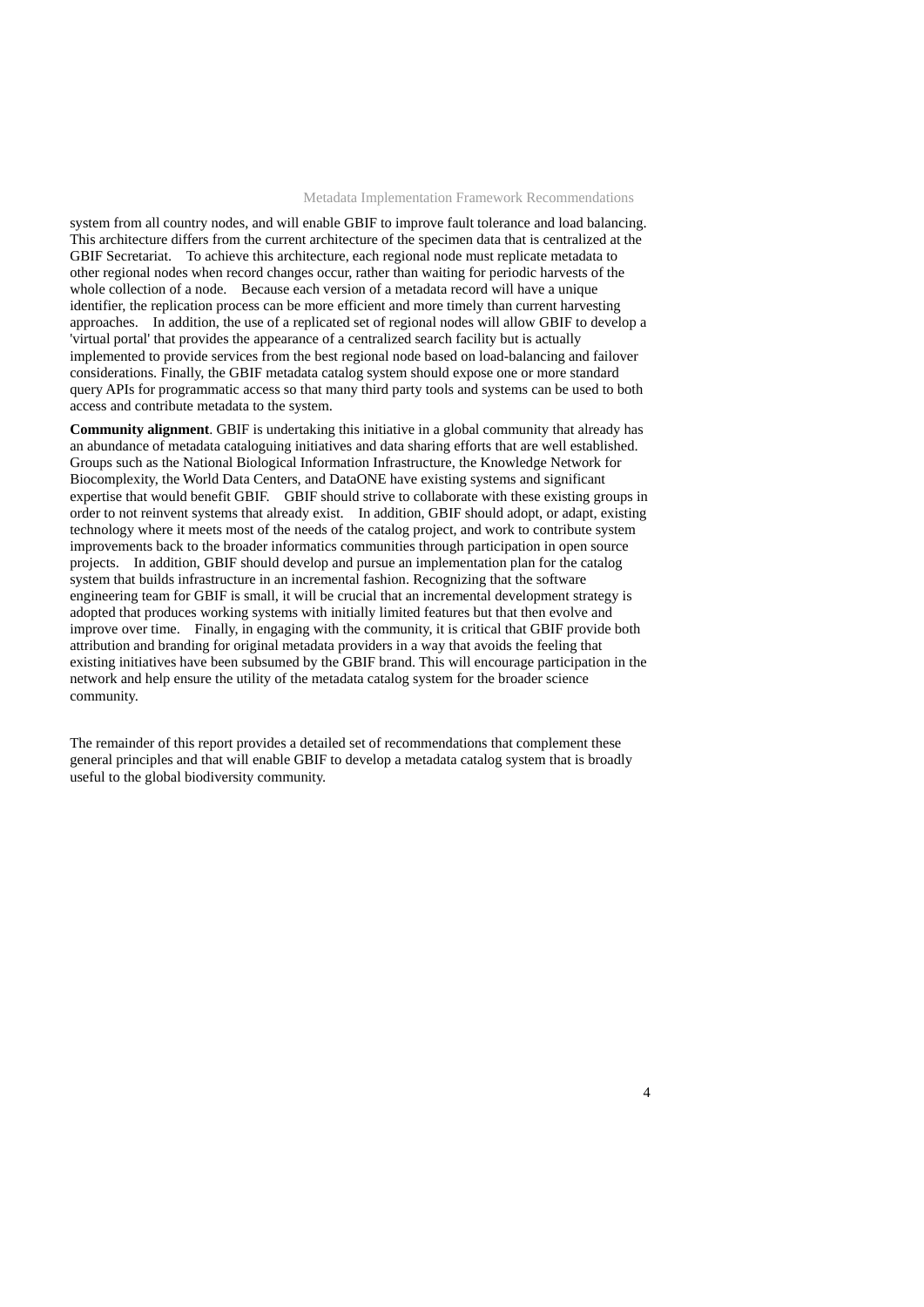# **Table of Contents**

| 1    |  |
|------|--|
| 1.1. |  |
| 1.2. |  |
| 1.3. |  |
| 2.   |  |
| 2.1  |  |
| 2.2. |  |
| 2.3. |  |
|      |  |
| 3.1. |  |
| 3.2. |  |
| 3.3. |  |
|      |  |
| 4.1. |  |
| 4.2. |  |
| 4.3. |  |
| 4.4  |  |
|      |  |
| 5.1. |  |
| 5.2  |  |
| 6.   |  |
| 6.1. |  |
| 6.2. |  |
| 7.   |  |
| 8.   |  |
| 9.   |  |
| 10.  |  |
|      |  |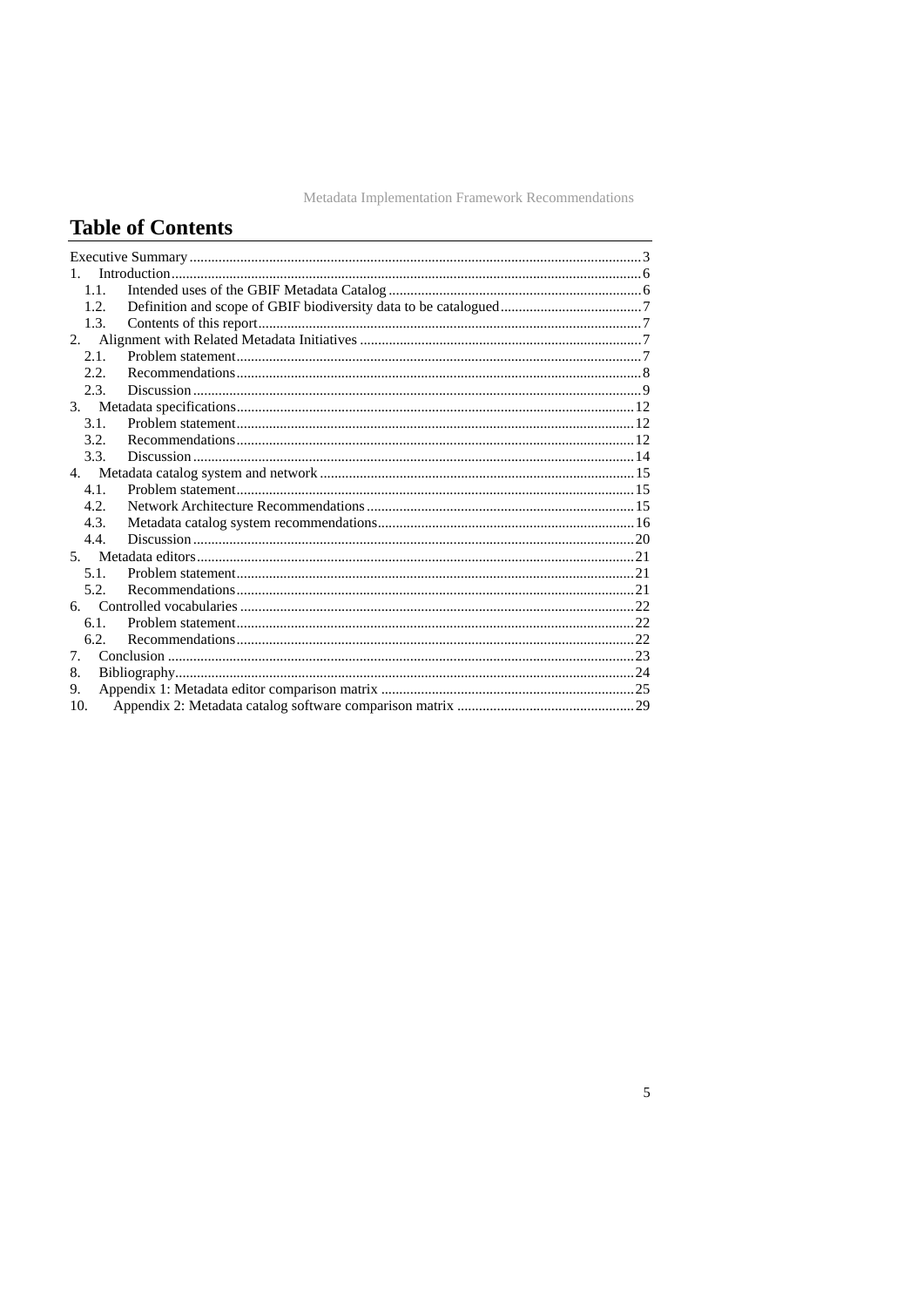### <span id="page-5-0"></span>**1. Introduction**

GBIF aspires to expand beyond their historically successful focus on species point occurrence data and become a major provider of discovery and access services for a wide variety of biodiversity data types. These data types could include evidence of species distribution (images, sounds, tissues), ecological information (e.g., abundance, population cycles, behavior), habitats (including their geospatial representations), and species characteristics (i.e. natural history attributes, genes). A distributed metadata catalog system that describes and makes accessible general information on sets of primary biodiversity data is recognised as an essential component of GBIF.

In 2008, GBIF convened a working group which reviewed the existing GBIF informatics architecture in regard to metadata and delivered a set of general recommendations on a strategy for incorporating metadata as a core component of that architecture. Continuing that work, this document, produced by the GBIF Metadata Implementation Framework Task Group (MIFTG), will focus on the actual implementation issues associated with building a global metadata catalog for GBIF. Our goal is that the GBIF network follows best practices in deployment of metadata systems and that the metadata requirements are in place to support the "technical, social and policy framework" for publication of primary biodiversity data that is being addressed by the GBIF Data Publishing Framework Task Group.

In order to identify the implementation of a system like the one described above, it is important to consider the following issues:

1. Current metadata handling by GBIF is limited by available means for capturing and describing the context of the data (both tools and metadata specifications), but these limitations have been identified already and both the Secretariat and the members of the community are contributing solutions that may be useful depending on the scale.

2. These recommendations are intended to support a long-term strategy for metadata management in the GBIF network. Given this, the recommendations must be coherent with the expected data contents that GBIF is going to manage, and the future developments in data and metadata management that may be envisioned henceforth.

3. In order to gain acceptance and be deployed, the recommendations provided herein must be compatible with the conceptual and technological infrastructure already developed by GBIF members.

### **1.1. Intended uses of the GBIF Metadata Catalog**

In general, it is desired that metadata should allow a prospective end user of data to discover data of interest, learn how to acquire those data, and understand their fitness-for-use through reading natural language descriptions of the data (see Michener et al. 1997, Jones et al. 2001, Jones et al. 2006). Further data processing such as integrating data sets, interpreting data, and drawing conclusions are semantic capabilities that are desirable features that nonetheless may be considered beyond the current scope of the GBIF Catalog [GBIF-EML08].

The main function that the Catalog should support, in its global scope, is a global data discovery service that can present a unified view of the distributed collections that are present in GBIF member nodes. Such a discovery service requires a centralized metadata search portal that integrates the regional, national, and thematic metadata catalogs that are already in use. We also recognize that the degree of completeness of metadata (how detailed metadata is) will determine how well the GBIF Catalog will support effective discovery of relevant primary biodiversity data.

The GBIF Catalog System should also support human interpretation of data by providing natural language descriptions of the data and the methods used to acquire those data. It is also desirable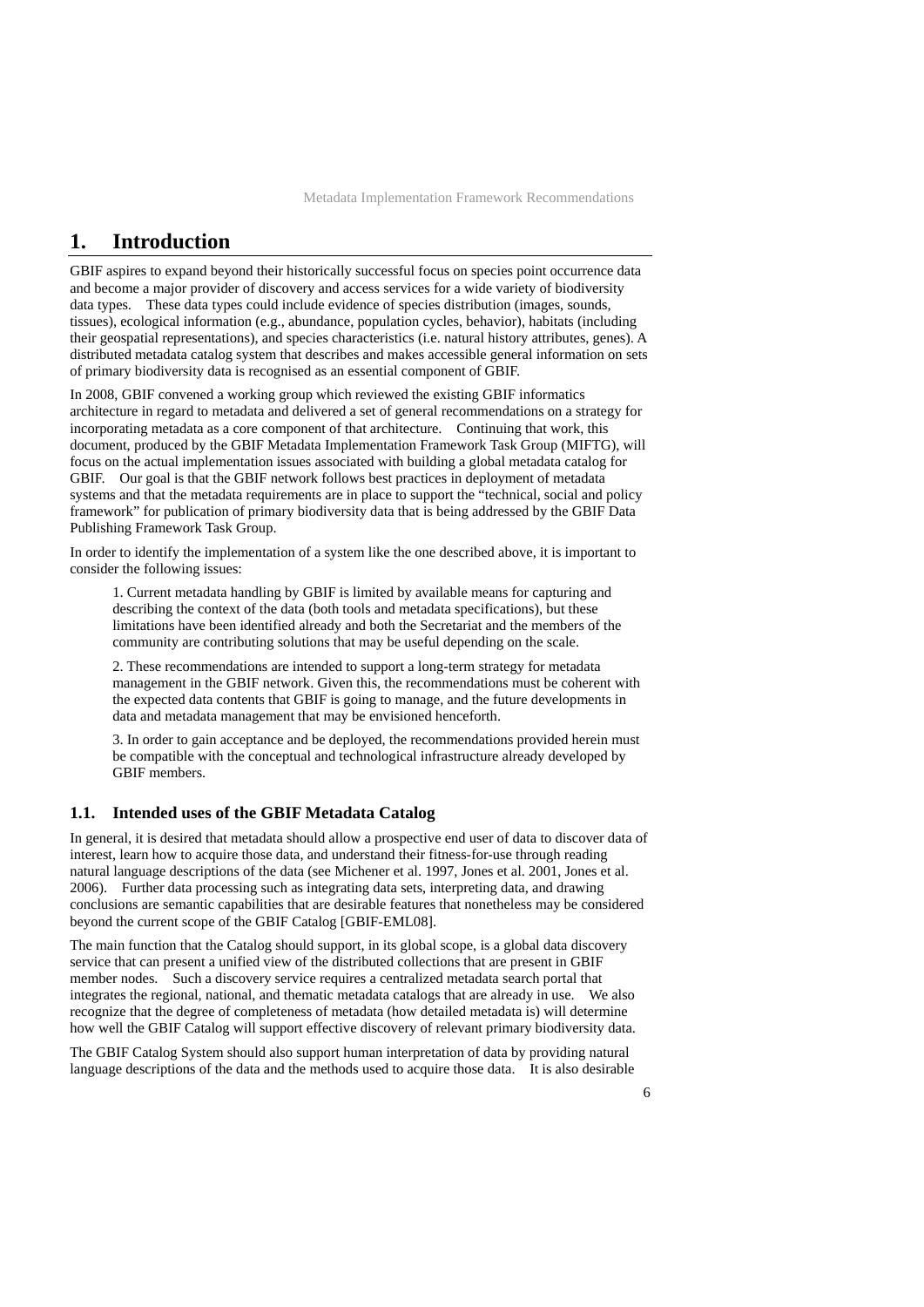<span id="page-6-0"></span>that the metadata provide support for analytical reuse of the data by leveraging structured metadata to facilitate semi-automated machine processing of the data, and potentially machine interpretation through the use of ontologies.

#### **1.2. Definition and scope of GBIF biodiversity data to be catalogued**

For the purposes of the GBIF Catalog implementation, "primary biodiversity data" is defined as any measured value or set of values that pertain to an organism. This definition is more expansive than the species point occurrence data that the GBIF Network has been working with until now. It is necessary to include other types of biodiversity information available to become an effective mechanism that allows for broad data discovery.

The data comprised within this definition would be available in many different formats and representations. The data could be categorized according to several criteria. Scientifically, data that conforms to the above definition would include both species occurrence information and a variety of types of observational and experimental data. Some examples of data that should be included in the GBIF metadata catalog include species distributions and abundance scientifically determined through surveys or experiments like tracking data for a population (birth and mortality rates, migration data), data on characteristics of a species, including measures on individuals of such species (for example: weight, fat content, genetic information), phylogenetic data, derived data from gene sequences, and data on ecological processes (such as plant transpiration rates, photosynthetic efficiency, and behavioural observations). Each of these types of data can be collected in various temporal and spatial contexts. Geospatially, the types of data could consist of a single point defining a coordinate in a certain projection where a measure was taken, a line representing a path used for data acquisition, a polygon to indicate an area from where data was acquired, and a grid or coverage to symbolize a map of assigned values, among others. The GBIF metadata catalog needs to accommodate these diverse data types and sampling contexts in order to be successful and relevant to the biodiversity science community.

### **1.3. Contents of this report**

The remainder of this report provides an overview of implementation issues that GBIF will need to address when building a metadata catalog system. Each section presents these issues as a problem statement, a series of recommendations, and a general discussion of the issue. In section 2, we discuss the important issue of aligning the GBIF initiative with existing national and global metadata initiatives that have been under way or are currently arising. In section 3, we review existing metadata specifications and address which specifications should be supported by GBIF. In section 4, we review issues related to building a network of metadata servers and the software that might support such a network. In section 5, we address metadata editing and provision, and in section 6 we provide an overview of issues concerning controlled vocabularies that GBIF should consider. Finally, we have two detailed appendices, one providing a comparison of metadata server systems, and one providing a comparison of metadata editing software.

## **2. Alignment with Related Metadata Initiatives**

#### **2.1. Problem statement**

Given that the usage of primary biodiversity data extends to various domains, and its significance is revealed only when the data are put together with data from other knowledge realms, data discovery across diverse domains is as important as that within biodiversity. Along with the establishment of GBIF and its success in providing access to some 177 million species occurrence records, other leading initiatives have also made huge progress in data sharing, standards refinement, and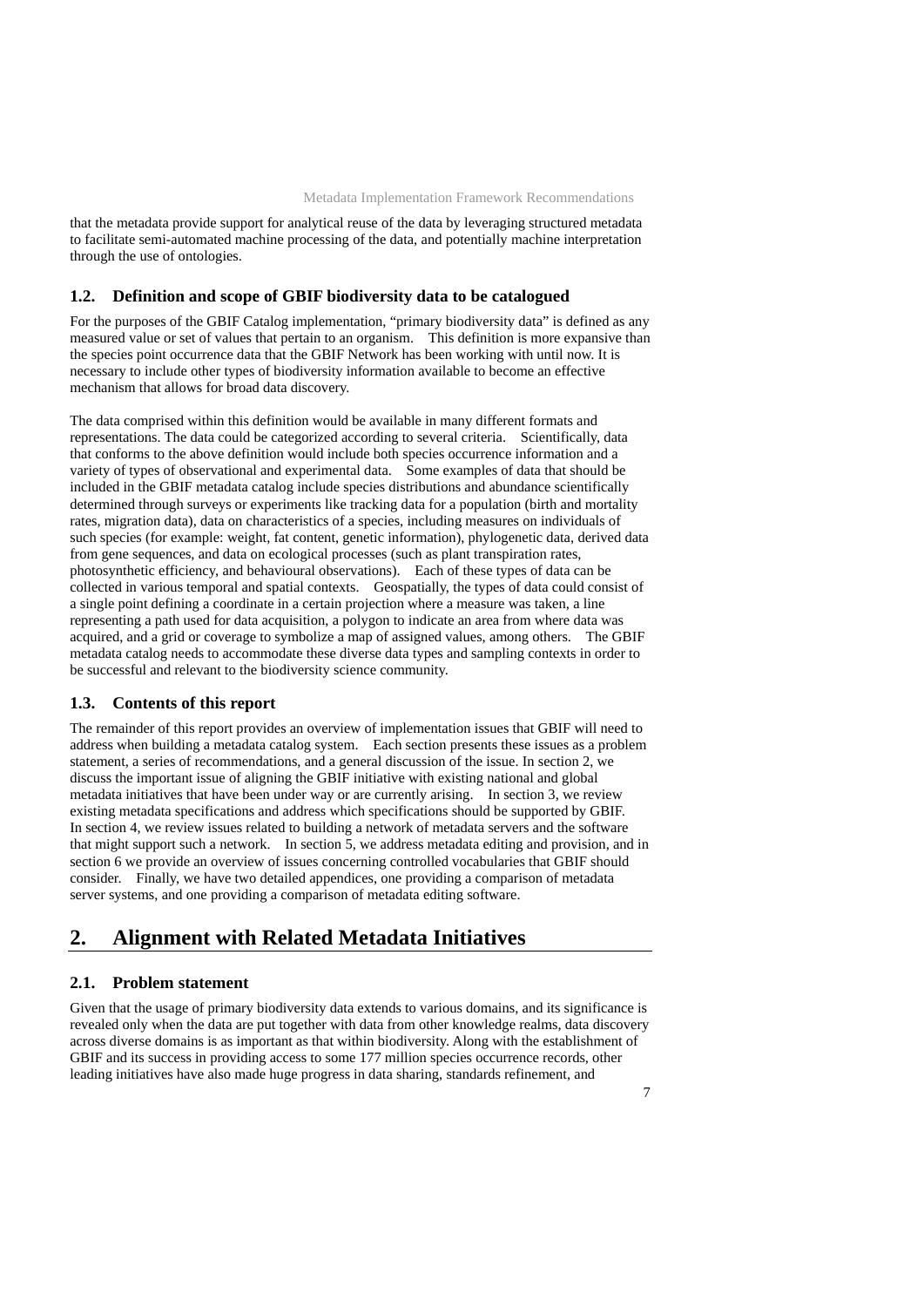<span id="page-7-0"></span>technology innovation. GBIF can benefit from the experiences and results of these initiatives, especially concerning the wide scope of biodiversity data types defined in the first section. It is necessary to foster interactions between GBIF and all of those initiatives, not only for the development of the metadata catalog system, but for GBIF to achieve its goal of bringing the benefits of biodiversity research to other fields.

GBIF can benefit from collaborating with related metadata initiatives. Many organizations have already been through every stage of implementation that GBIF will undertake to build its catalog system today. By engaging with these organizations, GBIF will understand the specific backgrounds of each domain which will help in assessing needs of its own diverse user groups. In addition to user needs, the technologies in use in these fields are also great models that can be referred to by GBIF. In this way, GBIF will not need to reinvent every piece of software to build its own system from the ground up. Ideally, it may only need to modify existing solutions to achieve its own needs.

#### **2.2. Recommendations**

*R1. GBIF should adopt, or adapt, existing technology where it meets most of the needs of the catalog project.* 

The scope of the GBIF metadata framework initiative is large and overlaps significantly with other technology development efforts throughout the world. GBIF will be more likely to succeed in creating a metadata framework if it utilizes existing software, either wholesale or by making changes and additions to existing packages to meet GBIF's needs. By contributing to open source initiatives, GBIF will also help advance the quality and effectiveness of these existing frameworks for the broader community.

*R2. GBIF should seek to collaborate on any new development in order to maximize impact of its development resources.* 

New developments usually begin after identifying needs that cannot be satisfied by existing solutions. It could be a rearrangement of a workflow using existing software, enhancements of software, or a series of new coding efforts. Once requirements are identified, GBIF should coordinate with relevant initiatives to review their scope, and to decide on a future roadmap involving collaboration on development. In this way, GBIF can gain maximum return on resources invested in software development while achieving a solution that works for itself and others.

*R3. Any software developed should be made available as open source* 

The concept of open source has been proven as a working model for software development. It allows for more creative ways of problem solving in biodiversity informatics and encourages cooperation and community building. This is especially important as developments in biodiversity informatics mostly rely on public funds.

*R4. GBIF should develop a comprehensive list of metadata specifications pertinent to various communities and make sure the metadata catalog supports these, and keep it updated* 

To keep its metadata catalog system interoperable with others, GBIF should closely follow refinements of the metadata standards designed by major initiatives. A comprehensive list would help users identify the corresponding metadata elements across standards as well as help developers update crosswalks between standards.

*R5. GBIF should promote metadata best practices (e.g., through training activities, web, etc.)* 

In conjunction with the development of its metadata catalog system and its own metadata specifications, GBIF should design training courses for its participant nodes in a similar manner to that provided the for recently released Integrated Publishing Toolkit (IPT). GBIF should develop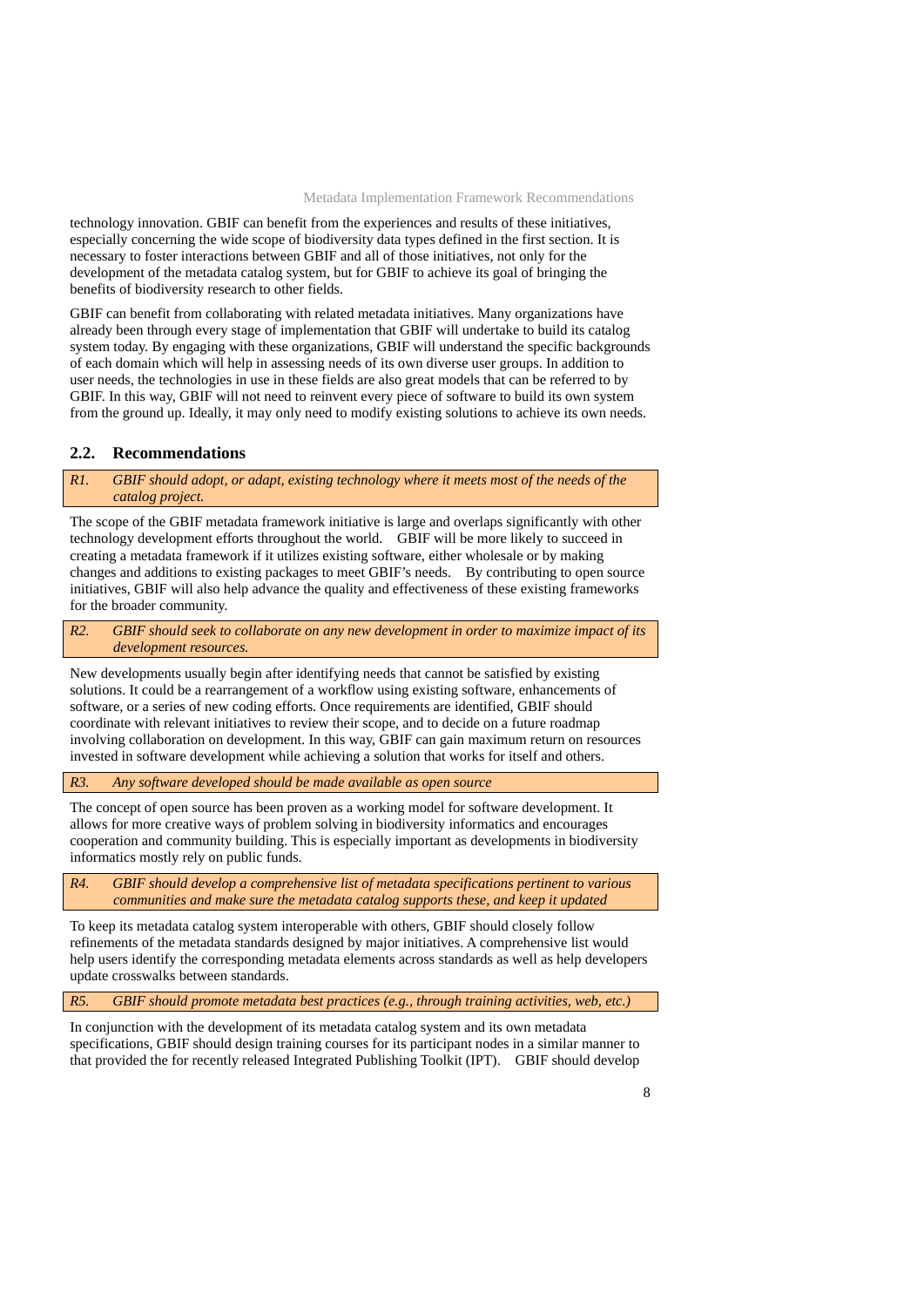<span id="page-8-0"></span>online documentation, including writer's guides and "How-to" guides that describe details of metadata provision by GBIF participants.

#### **2.3. Discussion**

There are four roles associated with metadata initiatives: "data provider", "data aggregator", "technology developer" and "standard developer". An organization may play single or multiple roles, and with each role, may provide or use single or multiple products. For example, NCEAS developed EML and Metacat, and provides data, so it is a standard developer, technology developer, and data provider. NBII developed BDP and hosts a metadata clearinghouse, so it is both standard developer and data aggregator. By clarifying roles with which an initiative is associated, GBIF will identify its unique niche in the ecosystem of metadata initiatives and develop strategies to align with them. When the same interests are pursued, GBIF can seek collaboration as recommended [R2]. Table 1 and Table 2 list the features of different metadata initiatives.

We have recommended that GBIF should work with most relevant metadata initiatives. We highlight several of these initiatives that have particular relevance, including the International Long Term Ecological Research (ILTER) Network, DataOne, SONet and Dublin Core Metadata Initiative (DCMI), and we list additional initiatives in Table 2.

#### ILTER

The International Long Term Ecological Research (ILTER) Network consists of worldwide members that support data gathering and coordinate at local, regional and global scales. In order to create an ILTER-wide data catalog, EML has been adopted as its metadata standard and a core set of elements including title, keywords, abstract, creator, and spatial and temporal coverages will be generated. Also, participants agree to document the core elements of EML in English and the native language thus cross-language data discovery will be maintained at a least satisfactory level (Vanderbilt *et al.*, 2008). Recently, the Virtual Data Center (VDC) (an NSF Interop Project) was launched to provide a "cyberinfrastructure that enables open, stable, persistent, robust, and secure access to well-described and logically organized data". In this project, GBIF participates with collaborators from Oak Ridge National Laboratory, USGS National Biological Information Infrastructure, National Evolutionary Synthesis Center, National Center for Ecological Analysis and Synthesis. (http://www.lternet.edu/news/Article224.html)

ILTER and GBIF are similar in their distributed member constitution. While ILTER is strengthening its metadata discovery mechanism across countries, lessons learned from issues tackled in ILTER would be valuable to GBIF. Collaborating with ILTER on technology development for the Virtual Data Center would also benefit GBIF.

#### DataOne

DataOne is a project with the aim of establishing distributed information technology architecture for long-term environmental data access and archiving at global scales. Data and metadata in DataONE will be broadly replicated to ensure accessibility and allow understanding of the biodiversity and environmental patterns and processes that are fostered by ecological, environmental, and earth science studies. DataOne will consist of geographically distributed Member Nodes that contribute data and metadata to a series of replicated Coordinating Nodes that handle services like distributed authentication, fault tolerance, and geographic, taxonomic, and temporal search. A major focus of DataOne is to be financially and technically self-sustaining after ten years.

While GBIF is implementing its distributed metadata catalog system, features and goals of DataOne make it an important project to work with, especially if the software infrastructure for GBIF can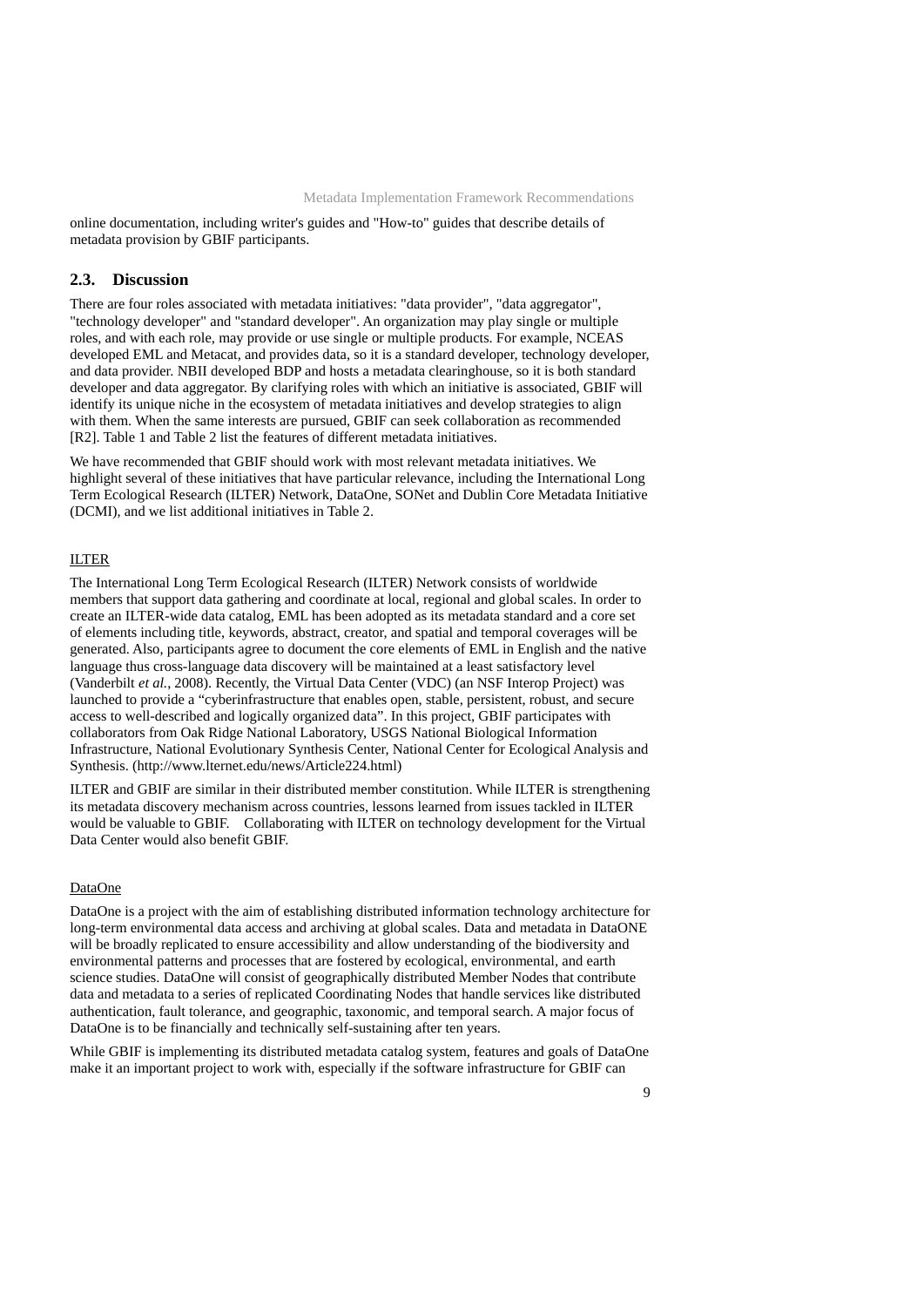interoperate with DataONE. It should be noted that GBIF has already signed a letter of collaboration promising to work with DataONE in building a global data access network.

#### SONet

The Scientific Observations Network (SONet) has been formed to initiate "a multi-disciplinary, community-driven effort to define and develop the necessary specifications and technologies to facilitate semantic interpretation and integration of observational data." In the working group, a semantic, unified, and extensible core data model will be defined for diverse scientific observation and measurement data types to represent and exchange observational data, thus enabling interoperability across data repositories and systems. This core model will be developed for use in annotating and searching for datasets and for building data integration services. SONet is addressing the needs of different users, including informatics tool developers, information managers, data providers and data consumers that need to handle extensive heterogeneity in observational data.

As GBIF will be extending its realm beyond species-occurrence data, we expect heterogeneity issues to become of utmost importance in determining the utility of the GBIF catalog. In order to improve its catalog design in cross-disciplinary data discovery, we suggest that GBIF work with SONet to develop appropriate solutions to the semantic representation of data.

#### DCMI

The Dublin Core Metadata Initiative is an independent and international organization engaged in the development of interoperable online metadata standards that support a broad range of purposes and business models. In order to provide simple standards to facilitate the discovery, sharing and management of information, DCMI develops and maintains a core set of metadata terms as well as guidelines and procedures to help implementers define and describe their usage of Dublin Core metadata in the form of Application Profiles. Discussion and cooperation platforms are also set up for specific communities like education, government information, corporate knowledge management.

DCMI standards have broad usage scenarios beyond biodiversity. Its experience in engaging with diverse communities to promote the usage of the standards would be valuable to GBIF.

| Project        | EML BDP      |              |              | CSDGM ISO19115 Dublin | Core | Darwin DIF<br>Core† |              | <b>Dryad</b><br><b>Application</b><br>Profile | CF |
|----------------|--------------|--------------|--------------|-----------------------|------|---------------------|--------------|-----------------------------------------------|----|
| <b>AKN</b>     |              |              |              |                       |      | √                   |              |                                               |    |
| ALA            |              |              |              |                       |      |                     |              |                                               |    |
| <b>DataONE</b> | $\checkmark$ | $\checkmark$ | $\checkmark$ | $\checkmark$          | ✓    | $\checkmark$        | $\checkmark$ | ✓                                             |    |
| Dryad          |              |              |              |                       | ✓    |                     |              |                                               |    |
| <b>EMODNET</b> |              |              |              |                       |      |                     |              |                                               |    |
| EuroGEOSS      |              |              |              |                       |      |                     |              |                                               |    |
| <b>FAO</b>     |              |              |              |                       |      |                     |              |                                               |    |
| <b>GCMD</b>    |              |              | ✓            | $\checkmark$          |      |                     | ✓            |                                               |    |
| <b>ILTER</b>   | ✓            |              |              |                       |      |                     |              |                                               |    |
| <b>JaLTER</b>  |              |              |              |                       |      |                     |              |                                               |    |
| <b>KNB</b>     | ✓            | ✓            |              |                       | ✓    |                     |              | ✓                                             |    |

**Table 1: Use\* of common metadata specifications by representative organizations**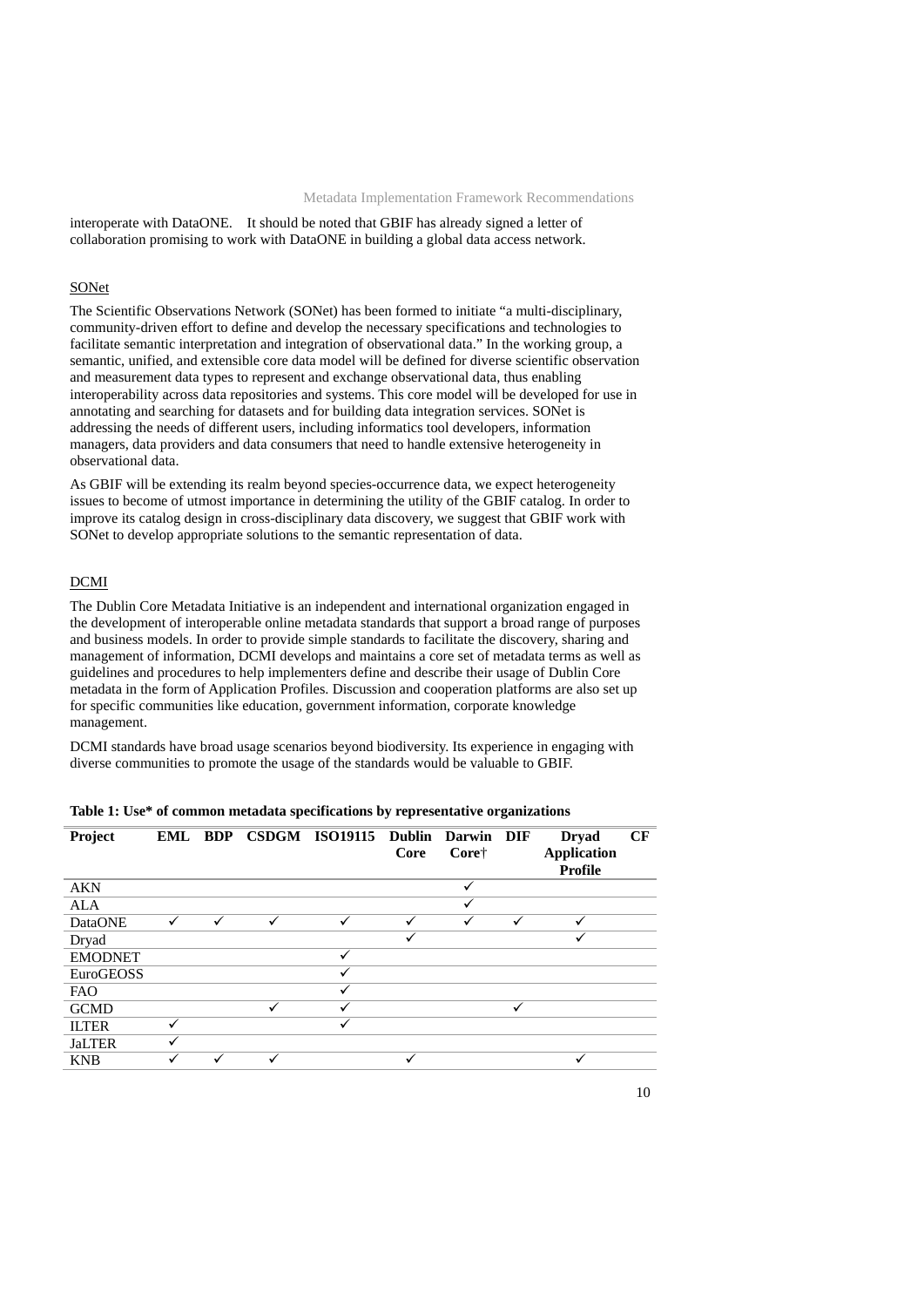

\* By "Use", we mean the primary metadata standards that are promoted by the initiative for their data collection, not necessarily all specifications that they might exchange with other networks

†DarwinCore is used for documenting attribute information associated with species occurrence, like natural history collections or species observations, on a per-record basis. It does not focus on the background information of a particular dataset.

| <b>Name</b>             | Metadata standards developed        | Cyberinfrastructure developed                        |
|-------------------------|-------------------------------------|------------------------------------------------------|
| <b>DataONE</b>          |                                     | Interoperability API, federated catalog,<br>registry |
| Dryad                   | Data Citation format                | DSpace-based metadata catalog                        |
| <b>EEA</b>              | <b>GEMET</b>                        |                                                      |
| <b>GCDML</b>            | Genomics metadata                   |                                                      |
| <b>GCMD</b>             | DIF, GCMD Vocabulary                | DIF Authoring Tool, Metadata catalog                 |
| GeoNetwork              |                                     | GeoNetwork                                           |
| <b>GEOSS</b>            |                                     | Registry                                             |
| Humbolt<br>Institute    |                                     | Cassia                                               |
| <b>NBII</b>             | <b>BDP, Biocomplexity Thesaurus</b> |                                                      |
| <b>NCEAS</b>            | EML                                 | Metacat, Morpho, Metacat Registry,<br>EarthGrid      |
| <b>NOAA</b>             |                                     | Mermaid                                              |
| <b>OGC</b>              |                                     | WMS/WFS/WCS                                          |
| <b>OPeNDAP</b>          |                                     | <b>OPeNDAP</b>                                       |
| <b>ORNL</b>             |                                     | Mercury                                              |
| SONet                   | Observation ontology, vocabularies  |                                                      |
| <b>TDWG</b>             | NCD, DarwinCore, TCS                |                                                      |
| <b>U</b> North Carolina |                                     | <b>iRODS</b>                                         |
| <b>USFS</b>             |                                     | Metavist                                             |

#### **Table 2: Key technology initiatives**

In the best scenario, GBIF would work with these major initiatives to implement an interoperability mechanism across distributed metadata catalog systems such that metadata submitted to one repository would be automatically replicated and synchronized to all of the catalog systems within the network. All metadata would be stored in its original format and mapped to a common model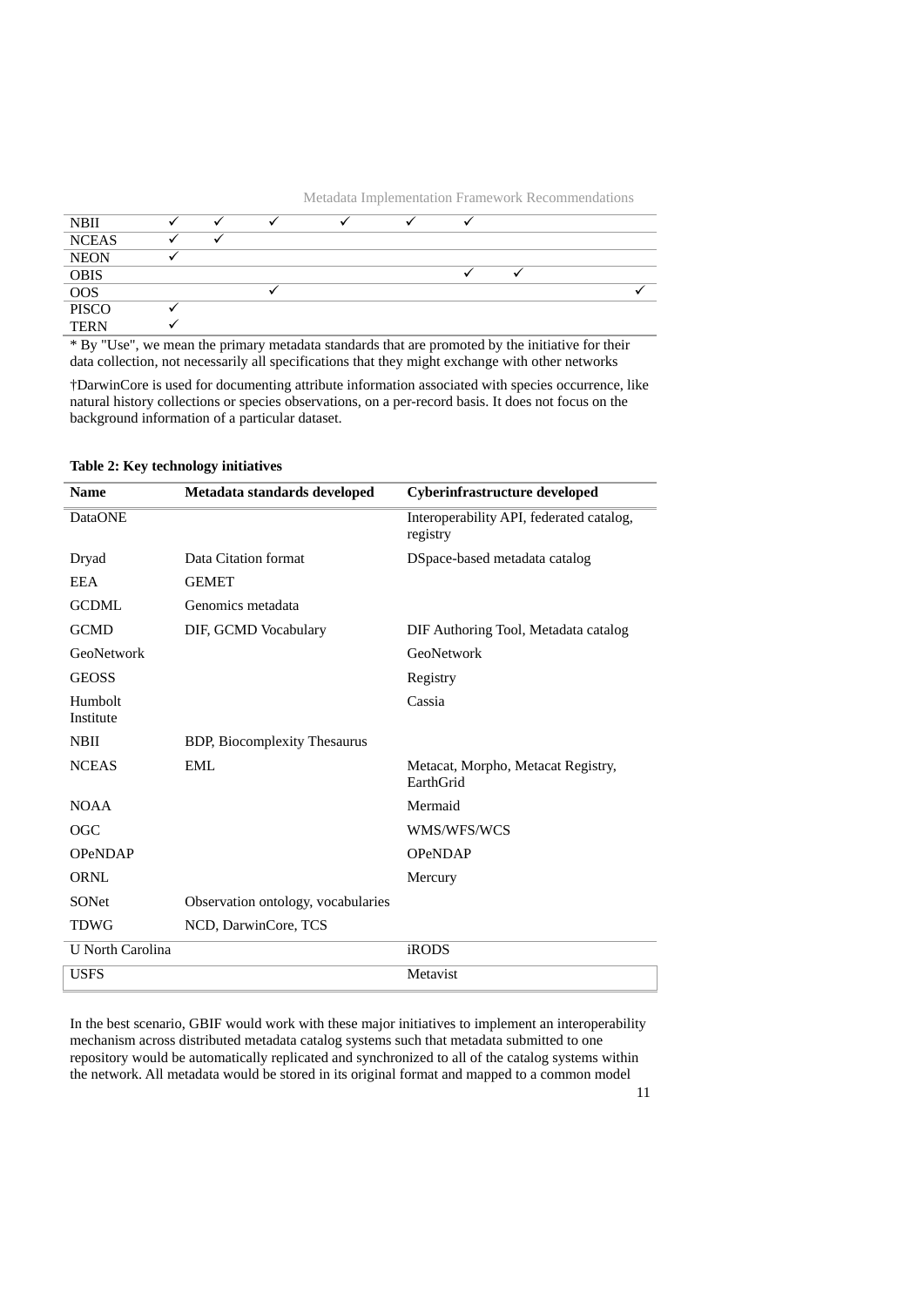<span id="page-11-0"></span>for searching.

## **3. Metadata specifications**

### **3.1. Problem statement**

In order to achieve its mission, GBIF must seek data and metadata contributions from international partners. Much of this work will already have been completed and documented by these organizations in metadata records, thus presenting GBIF with the challenge of smoothly incorporating this information into its infrastructure. Organizations contributing data and metadata to GBIF will likely already be established in their practices of developing and storing metadata. These metadata records will be developed in different standards and formats, creating a challenge of capturing this documentation in its most robust and useful form. Full documentation in the form of complete and detailed metadata is necessary for data to be correctly understood and used. Metadata crosswalks are effective to a point; however some content will be lost, ultimately, if a system is solely dependent on them. A GBIF metadata system will need to support several metadata standards in order to capture metadata from various global sources effectively.

### **3.2. Recommendations**

#### *R6. Metadata should be able to describe multiple types of primary biodiversity data.*

Data should include specimen occurrence, species distribution data, quantitative surveys of species abundance, ecological data on species characteristics, experimental ecological data on organisms, ecological process data, genetics and physiology of organisms, organism behavior, and species response to abiotic factors and phylogenetic studies. Metadata records contained in GBIF should aim to describe this data as completely as possible.

#### *R7. Metadata should support data discovery, interpretation, and analytical reuse*

Metadata records are essential to the discovery and understanding of complex scientific data. However, most metadata-driven search systems are notoriously bad at the recall/precision trade-off. More semantic information is thus needed to increase precision without loss of recall. At a basic level, metadata records need to be robust enough to be discovered and interpreted, and the GBIF system should support this activity. To support analytical reuse, metadata should describe a dataset in enough detail to be able to use it for analysis and to reuse it for purposes different than the original intent. In order to accomplish such a task, metadata records submitted to GBIF should be encouraged to have data documentation that contains such detail as information about the entities and attributes, in order that more advanced uses of metadata can occur.

*R8. Metadata should support search/browse by space, time, taxa, and theme* 

Searching and browsing metadata records is a requirement for the GBIF system to be efficient. Records should contain information that allows them to be searched in many ways, including geographically, and by date, taxa and theme.

*R9. Metadata should support search/browse by name of provider/name of organization* 

Metadata records in the GBIF system should identify the name of the data and metadata provider and the name of the organization associated with the data and metadata.

*R10. Metadata should support search by related publications* 

Metadata records can be used as a citation source for datasets. For example, new datasets created by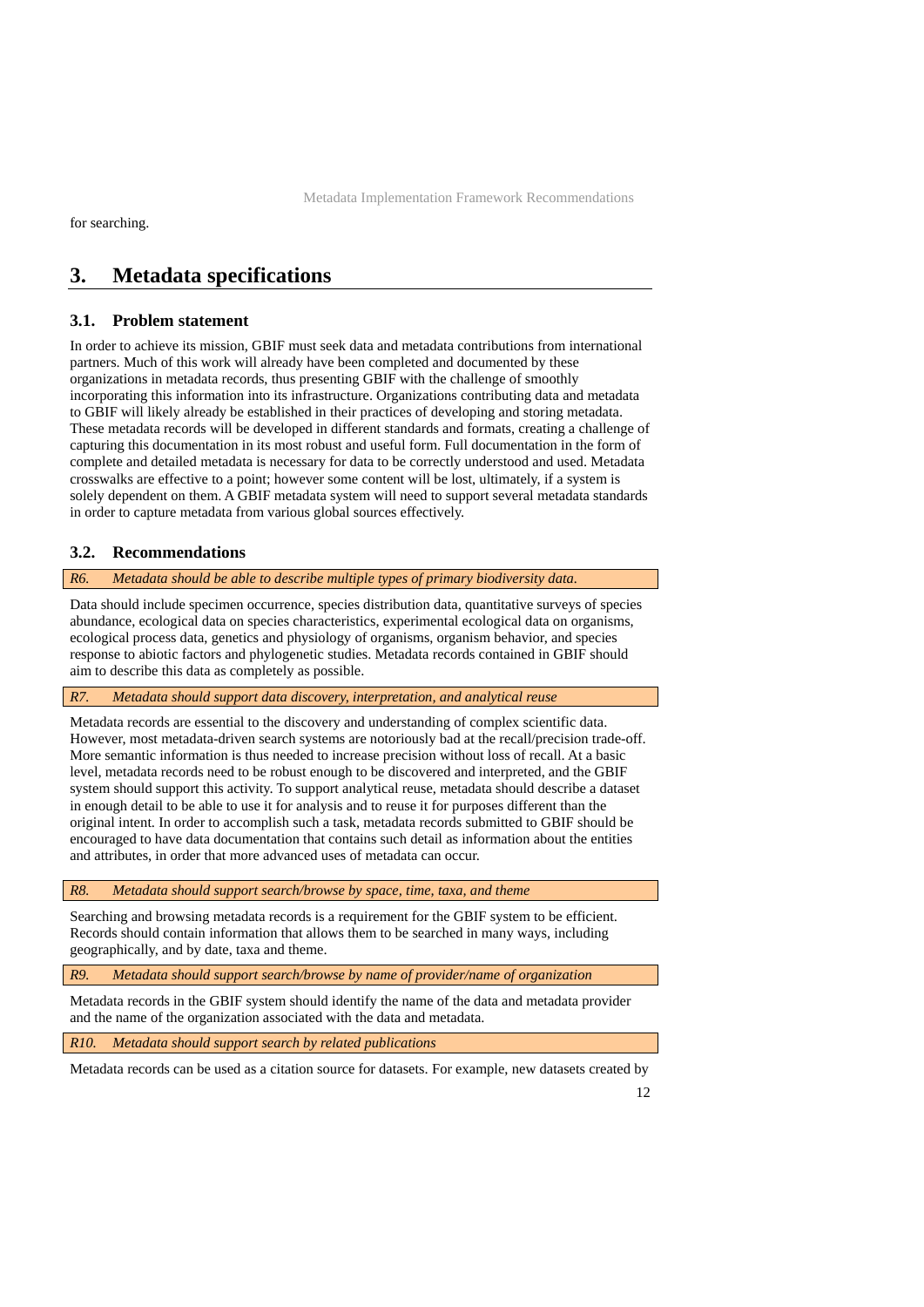using multiple data sources reference the data in citation form in the metadata record, thus creating a system of reference. Metadata records can serve as a system of citation in which data creators can be credited with references to their datasets. GBIF should recognize this activity and other uses by supporting a search by related publications.

#### *R11. GBIF should accept metadata in multiple formats that are in common use.*

There are multiple metadata standards in use. Current widely used formats include: Ecological Metadata Language (EML Versions: 2.0.1, 2.1.0), International Organization for Standardization (ISO - 19115 and various profiles), Content Standard for Digital Geospatial Metadata (CSDGM), Biological Data Profile (BDP), Geography Markup Language (GML), Darwin Core (DwC), Dublin Core, and Directory Interchange Format (DIF). The GBIF system should be designed in such a way that it can accept metadata in any of these standards to protect the integrity of the records.

*R12. GBIF should provide crosswalks to enable retrieval of metadata in multiple standards commonly in use in order to aid interoperability (e.g., provide conversion among all of EML, BDP, ISO 19115).(See related recommendations R27 - support of multiple metadata models; R28 – ability to return original, contributed format)* 

Crosswalks between these widely used standards exist; however, since the results are often lossy, GBIF should accept and store metadata records in their original standard form. Crosswalks should be implemented in the GBIF system between the standards in order to enhance interoperability and user experience in retrieval and assessment of records.

*R13. When approached for a recommendation about which metadata standard to use, GBIF should recommend a standard most appropriate for the data being described.* 

Different metadata standards are particularly useful for certain types of information. For example, EML has a focus on tabular datasets, and the CSDGM likewise has an emphasis on geospatial data. The same can be said of the other major standards. Metadata contributors to GBIF should be encouraged to use one of the established standards that is most appropriate for the type of data being described.

*R14. GBIF minimum requirements for metadata provision should be trivial, but GBIF should accept very detailed metadata in any of the standard formats. The minimal acceptable metadata record might only include the Identifier, Title, Creator, Contact, Metadata Publisher, and Abstract.* 

Recognizing that GBIF should collect as much data as global partners are willing to offer, it is known that some data will be offered without detailed metadata documentation. In such cases, GBIF should accept the data with minimal metadata associated with it, although GBIF should highly encourage more detailed records be prepared as a best practice. Minimal metadata might only include Identifier, Title, Creator, Contact, Metadata Publisher, and Abstract.

*R15. GBIF should highly recommend that metadata additionally include geographic coverage, temporal coverage, taxonomic concepts, methods, data quality (linked to domain specific controlled vocabularies), provenance, thematic keywords, structured entity and attribute descriptions, measurement units using a controlled vocabulary, physical format of the data, distribution information, access control, and intellectual rights.* 

An additional layer of metadata fields should be highly recommended from GBIF, so that the search/retrieval capabilities of the system are fully utilized, and metadata can be more efficiently used for analysis.

*R16. GBIF should recommend that a full, detailed, and high quality metadata record is in the best interest of scientific advance, and that providers should provide more complete metadata than the minimum requirements and recommended fields .*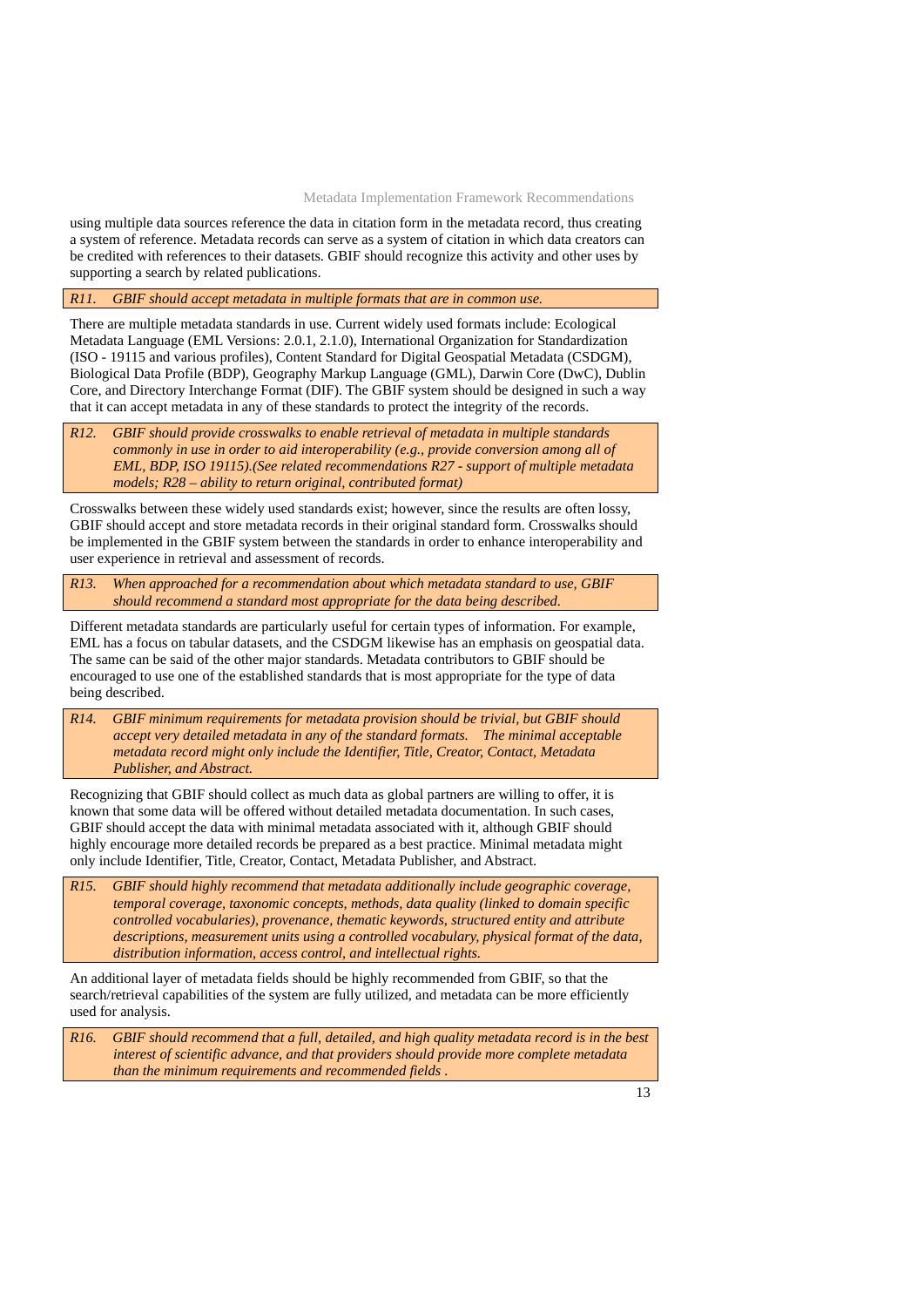<span id="page-13-0"></span>Detailed metadata records afford the most return from a scientific analysis viewpoint, as records themselves can be used as sources for data analysis. GBIF should recommend that detailed metadata records be submitted to the system for such purposes. Further, data can be more effectively understood and assessed for reuse if the record is robust.

*R17. Required metadata \*must\* be provided in English, with an optional additional translation to one or more other languages. The optional translation should be provided in a format determined by the standard being used. Recommended metadata fields \*should\* be provided in English, but \*may\* be provided in any language as determined by the contributor.* 

GBIF represents a global organization. With such an orientation, GBIF should require that minimal metadata fields required by GBIF should be represented in English; however, they may also be provided in an additional language. If a provider creates both English and additional language representations, GBIF should maintain the record in all languages provided.

*R18. GBIF should develop conventions or solutions to indicate that one metadata record represents an alternate-language translation of another, and/or that two or more fields in a document represent multiple translations. GBIF should do this in conjunction with other initiatives working on metadata standards.* 

In an attempt to minimize the effect of duplicate records, GBIF should devise a system to recognize versions of a metadata record representing different languages. Similarly, GBIF should recognize that the same field in a record can be represented in multiple languages, while still referring to the same dataset. As other major metadata initiatives are developing conventions in this area, GBIF should develop this system in conjunction with these initiatives. Additionally, GBIF should work with standards organizations that maintain metadata specifications to support mixed-language documents.

*R19. Each metadata record and data object should possess a location-independent, globally unique identifier which can be used to retrieve the metadata/data object and serves to differentiate each version of the object (i.e., the ID is idempotent).* 

Globally unique identifiers are an increasingly important aspect of metadata management, particularly when an organization such as GBIF will incorporate the metadata records of many partner organizations. Unique identifiers serve the important function of preventing duplication in records, particularly as the number of records contained in the GBIF system continues to grow. Additionally, identifiers provide a streamlined system for replication and metadata updates to occur. Such identifiers will also enable GBIF to interact with other data sharing initiatives. GBIF should support any of the common mechanisms for representing identifiers, as long as retrieval of the content associated with the identifier always produces the same byte stream. This allows processors to reliably know when metadata content has changed, allows metadata to be replicated unambiguously to multiple locations, and tremendously simplifies the synchronization of metadata records across multiple systems.

### **3.3. Discussion**

The GBIF approach to metadata records contributed from international partners should be flexible enough to accept records created in a variety of standards, and in multiple languages (with English being the mandatory language for core fields). Only in accepting metadata records created in a variety of standards can GBIF expect to include records already in existence. Asking a provider to make available metadata records in a different standard from one already in use for that organization is asking too much. Therefore, GBIF should encourage the use of metadata specifications that suit the data being described, thus promoting a suite of standards. Additionally, with a well designed metadata system, GBIF will be able to offer the most detailed type of record – that which is most complete as a result of being left in its original form. GBIF should encourage its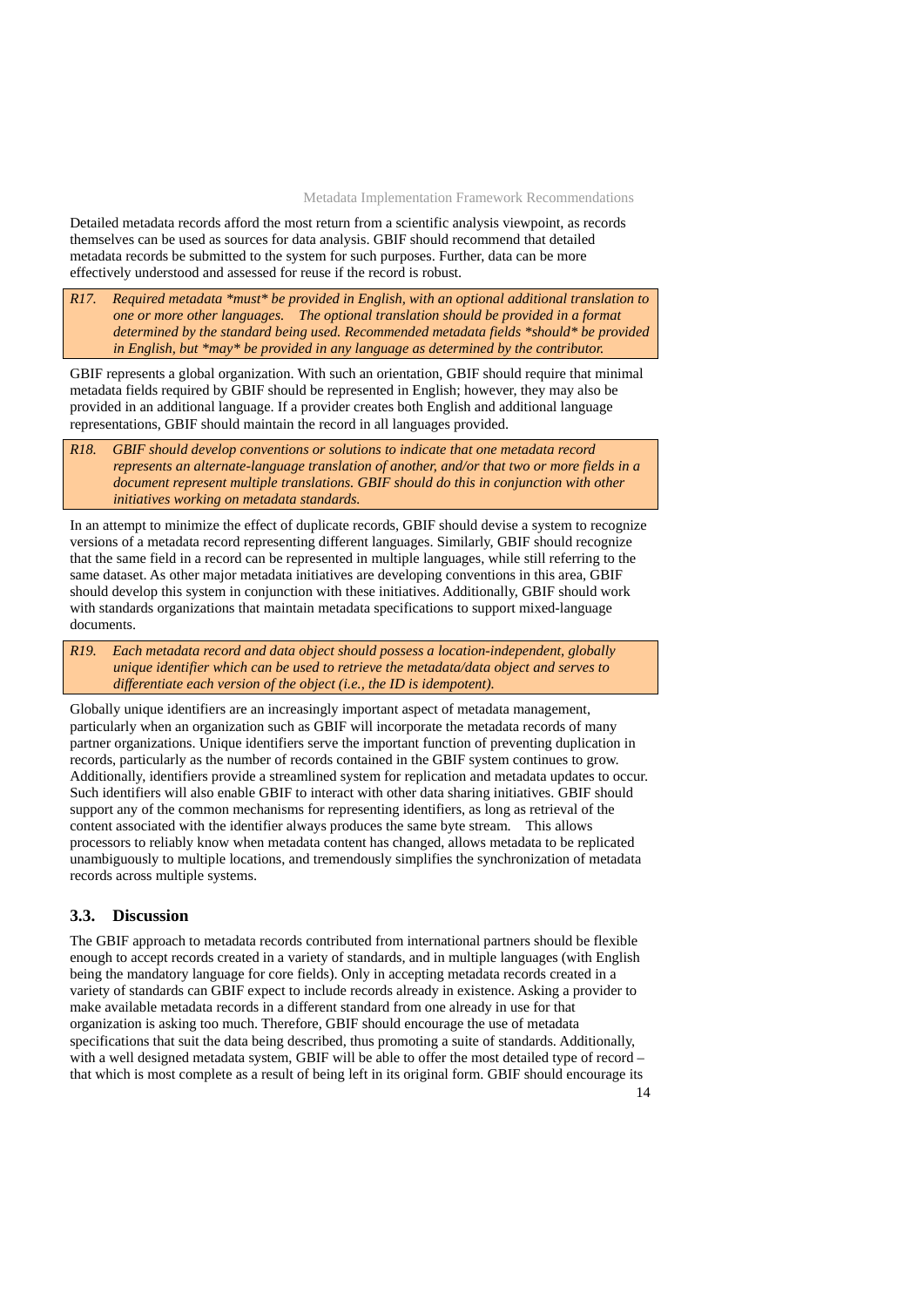<span id="page-14-0"></span>providers to submit as detailed records as they can, but should recognize the importance of a dataset that is only described with certain core fields as also being valid. Robust metadata records are the most desired, however, due to the increasingly complex data analysis that can be performed by using detailed metadata records. Finally, global unique identifiers will provide a metadata tracking system that will allow users to recognize versions of a record, and will allow GBIF to track potentially thousands of records with relative ease, and allow for efficient replication of records in a metadata catalog system and network.

## **4. Metadata catalog system and network**

### **4.1. Problem statement**

As part of its mission to organize the world's primary biodiversity data, GBIF has a need to collate metadata on the wide variety of biodiversity data collected throughout the world. Thus, GBIF needs to create and maintain a global, distributed, and replicated metadata management system for collating, searching, browsing, and distributing metadata. The system must be global in order to accommodate the federation of data at continental and global scales. The system must be distributed in order to accommodate the local needs of GBIF participants and to address issues in variable internet connectivity across continents. The system must be replicated to support fast local access to the metadata, to support failover in case of regional node outages, and to guarantee the long-term preservation of the metadata.

#### **4.2. Network Architecture Recommendations**

*R20. GBIF should build a distributed system of regional nodes, each containing a replica of all metadata.* 

By distributing full replicas of all metadata holdings to regional nodes on each continent, GBIF will ensure fast access to the data and be able to provide a reliable, fault-tolerant and efficient virtualized search portal. The number of regional nodes and their location should be tuned over time to allow for global coverage and accessibility while still minimizing cost. To the extent possible, these regional nodes could be operated by existing metadata systems in order to reduce maintenance costs.

*R21. Each regional node must replicate metadata to other regional nodes when record changes occur using a GBIF-prescribed replication protocol.* 

The architecture for this system must require that each regional node must accept metadata records in any of the accepted specifications, catalog it, and replicate the original metadata file to each of the other regional nodes using the GBIF-prescribed replication protocols.

*R22. Each regional node should also provide a harvesting interface that exposes metadata via their unique identifiers.* 

Harvesting protocols such as the Open Archives Initiative Protocol for Metadata Harvesting (OAI-PMH) are commonly used by indexing systems (e.g., by GCMD to harvest metadata among partners) and should be supported by the virtual portal and regional nodes. However, because harvest is typically done far less frequently than replication, all regional nodes must provide the replication services described in the previous recommendation.

*R23. GBIF should choose one or more regional nodes with adequate technical infrastructure on each continent to serve as a metadata replica in that region* 

Regional nodes will contain a full replica of all metadata GBIF collates across all country nodes.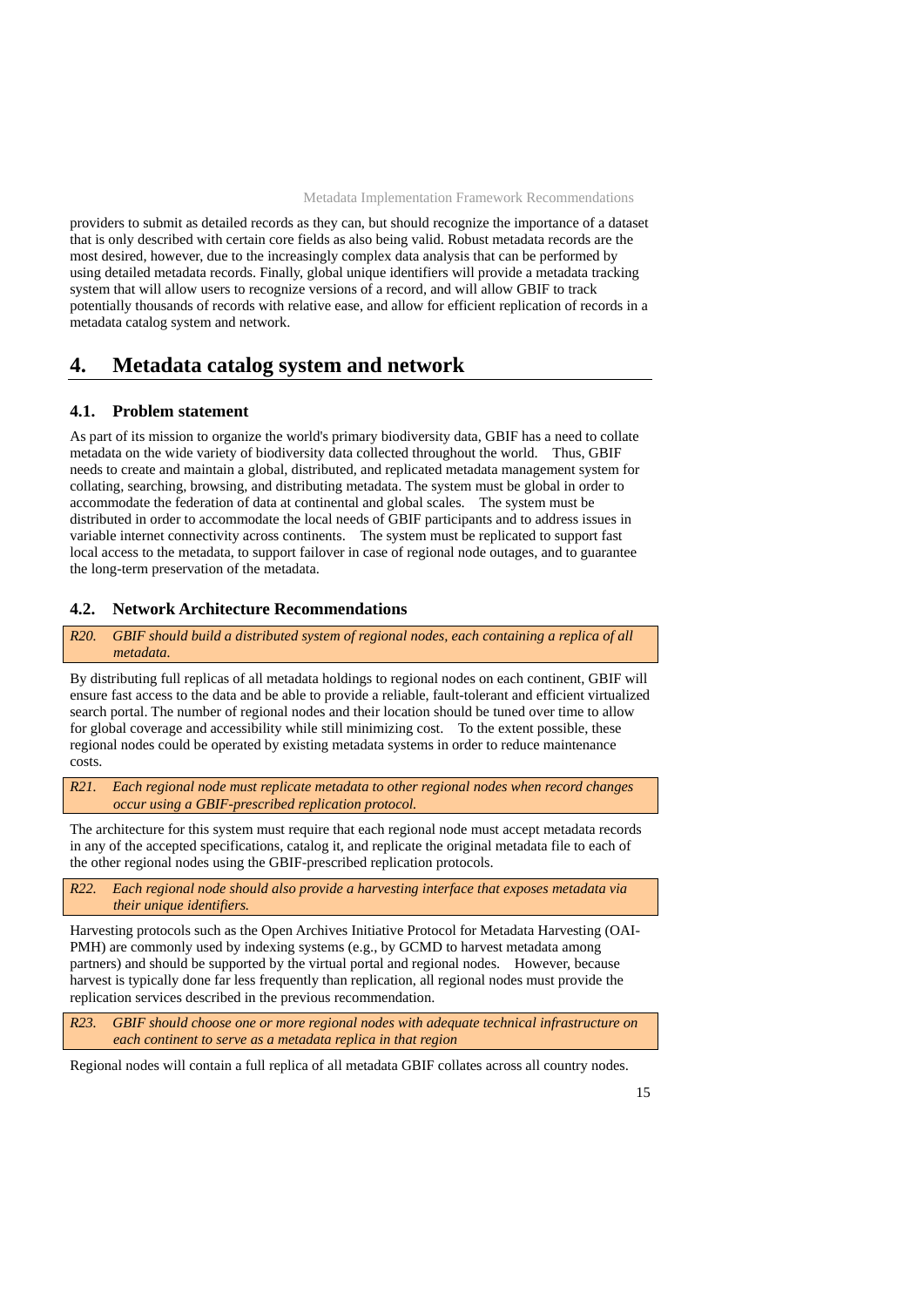<span id="page-15-0"></span>Consequently, their location, scale, bandwidth, and other characteristics should be carefully chosen so that each continent has reliable and efficient access to at least one regional node on its continent. More than one regional node may be required for adequate performance on some continents. Using existing country nodes and other initiatives that provide similar services (e.g., DataONE) should be evaluated before deploying entirely new nodes.

*R24. GBIF should develop a 'virtual portal' that uses the regional nodes for failover (in the event of network or node outage) and load balancing across the regional nodes* 

Although the overall network is distributed, users should only need to know a single address to access the network. This address would provide a virtual portal that could be used to both submit and discover metadata from the system. The virtual portal should evolve over time to provide increasing levels of fault tolerance and geographic load balancing as the system grows and matures (see discussion below).

### *R25. GBIF needs a registry to maintain list of regional nodes and their relevant service endpoints*

The distributed system will need to rely upon a registry of service endpoints for both the regional nodes and for metadata providers. The envisaged GBIF GBRDS registry system could encompass this function, or another registry such as the EarthGrid registry could be modified to meet the needs of the system.

*R26. GBIF should develop and pursue an implementation plan that builds this infrastructure in an incremental fashion.* 

GBIF should recognize that developing the specifications and infrastructure for such a system will require several years to design, develop, and deploy. In order to make adequate short-term progress, a staged implementation plan should be designed and then utilized to deploy the system in stages. For example, one trajectory might be to build a single, centralized metadata catalog node first at the Secretariat, and then add in replicated regional nodes as the catalog technology matures, and then add virtual load-balancing to the search portal. Regardless of the exact details of the implementation plan, it should be incremental with staged deliverables and should be realistic about the amount of new software development that can be done with GBIF's small engineering staff.

### **4.3. Metadata catalog system recommendations**

GBIF must build this overall metadata framework by establishing metadata catalog systems at each of the regional nodes. Developing such a system would be difficult, and instead GBIF should adopt an existing open-source system that it can adapt to its needs. By contributing to the development of existing, open-source systems, GBIF will reduce the scope of the development work it needs to undertake and simultaneously contribute to the improvement of catalog systems that can be used by other like-minded organizations. There are several candidate systems that could be considered for the basis of a metadata network. These systems should be evaluated using the following criteria to determine a suitable system to adapt for GBIF's needs.

### *R27. The metadata catalog system must support multiple metadata models natively*

Because conversion among metadata specifications is almost always lossy, the system must be able to support multiple metadata specifications that are common use in the community (e.g., EML, BDP, ISO19115; see list in section 3). Although some existing systems such as Metacat allow new metadata specifications to be used without any code changes, this is not typically the case. GBIF should use a metadata system that can accommodate new metadata schemas and versions of those schemas without code changes.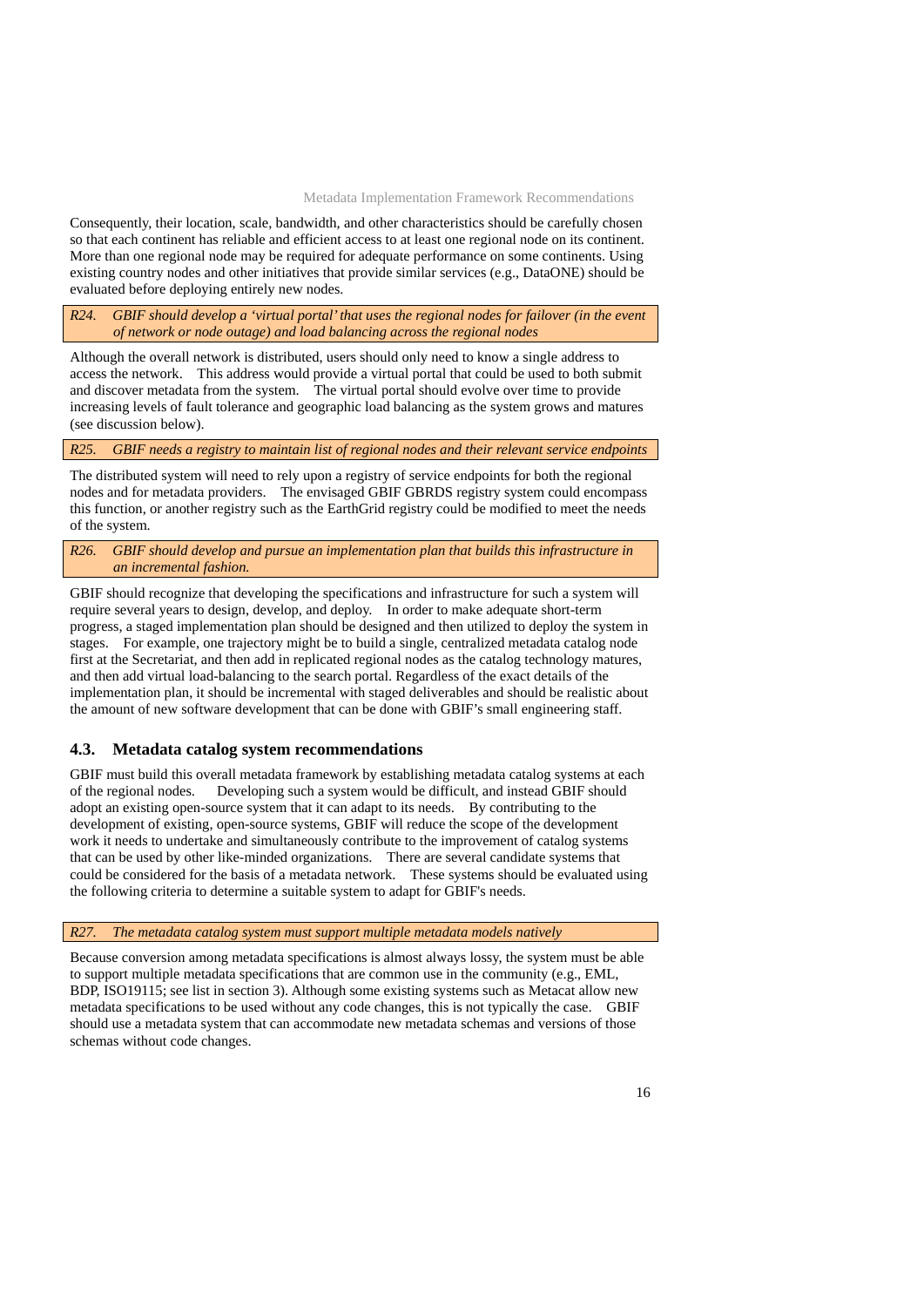#### *R28. The metadata catalog system must be able to return the original contributed metadata object*

Because the originally contributed metadata is likely the richest, the GBIF metadata catalog should be able to return an exact copy of the original metadata record in its original metadata format.

#### *R29. The metadata catalog system must support unique versioning of metadata and data objects using globally unique identifiers to differentiate revisions*

The GBIF metadata system must be able to use globally unique identifiers to store and retrieve metadata objects in order to efficiently know which metadata and data objects are present in each of the regional nodes. Strict adherence to the use of global identifiers will allow GBIF to build an efficient system in which moving metadata through the system is simple and error-free.

#### *R30. The metadata catalog system must support replication and harvesting of metadata (and data) from providers*

While many metadata catalog systems only support harvesting of metadata records, it is critical from an efficiency perspective to primarily support replication that is initiated at the provider node. Metadata providers are aware when records change and can initiate timely replication events, allowing the whole network to remain closely synchronized. In addition, harvesting protocols such as the Open Archives Initiative Protocol for Metadata Harvest (OAI-PMH) should be supported to accommodate systems that use this common protocol.

#### *R31. The metadata catalog system must support search and discovery*

The most important use case for the GBIF metadata framework is supporting the search and discovery of data holdings via the metadata catalog. The system should support free text queries as well as structured queries, particularly using Keywords and Spatial, Taxonomic, and Temporal coverage metadata. In addition, the search engine should support arbitrary logical queries against the native metadata models in which records are provided, even if these are not as efficient as the more optimized space/time/taxonomic search options. Finally, it would be useful if the discovery system allowed users to find data sets associated with particular journal publications and associated with particular scientists. This type of cross-indexing between data and contributors and publications is not available in existing systems but would be extremely useful for researchers.

### *R32. The metadata catalog system must support metadata in XML serializations*

All commonly used metadata standards for biodiversity data can be represented in an XML syntax and validated by either an XML Document Type Declaration or an XML Schema. Thus, this is the natural serialization that must be broadly supported. Systems may also support serializations in alternate syntaxes such as JSON (JavaScript Object Notation) and RDF (Resource Description Framework), but at this time the community has not yet established metadata content schemas that use these alternate serializations commonly.

#### *R33. The metadata catalog system must support input from multiple metadata editors*

The metadata catalog system should not require use of a particular metadata editor. It should be simple for users to choose a metadata editor, save a valid metadata document from that editor, upload that document to a GBIF country node or regional node, and have the document be accepted by the system. This will allow a wide variety of editors tuned to particular user communities to flourish, and will increase overall participation in the network. GBIF should make it extremely easy to upload metadata to the GBIF regional nodes by developing extensions to some common,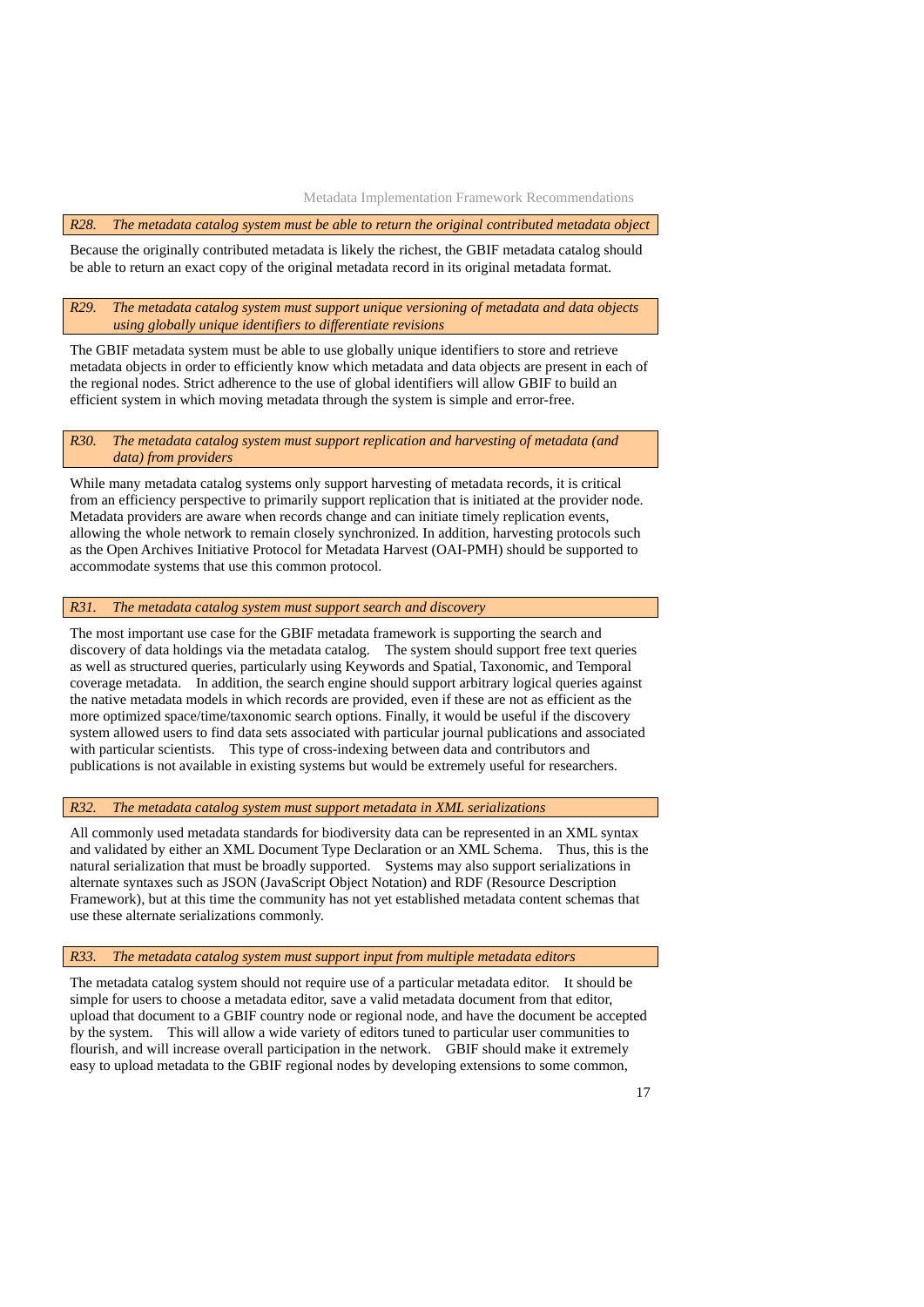open source metadata editors that allows them to upload metadata directly into the GBIF network. Morpho and Metavist are two commonly used editors.

#### *R34. The metadata catalog system must support international language documents and queries*

Current metadata on biodiversity data are expressed in a wide variety of languages. Although GBIF should require at least minimal metadata to be in English (see R17), the metadata catalog system needs to be able to accommodate records that are wholly expressed in the world's languages, including both one byte and two byte character languages. Thus, the system should support character encodings such as UTF8 that allow multibyte characters. In addition, the system would be more globally useful if it supported search and result sets to be returned in multiple different languages based on user preferences for their session when that language exists for a record.

*R35. The metadata catalog system should support conversion from one metadata model to another and ability to return these alternate formats on request* 

Each metadata specification can be translated to others, often with loss of information. These converted metadata documents should be accessible from the search portal for people that need to access them using software that might require one particular metadata format. However, the global identifiers for these converted documents should be adjusted to reflect the differing content between the different versions of the record.

*R36. The metadata catalog system should be redistributable under an acceptable open source license* 

GBIF should both take advantage of, and contribute to, the open-source movement in order to amplify its development of resources by building on top of existing systems.

*R37. The metadata catalog system should support sorting of search results* 

Result sets should be sortable, a feature present in most systems.

*R38. The metadata catalog system should support logical queries and filters on individual metadata fields from multiple standards* 

Users should be able to construct logical queries that combine multiple search conditions in novel ways. The search conditions that should be accessible should include the commonly indexed fields that span standards (e.g., spatial and temporal coverage), but should also include the fields that might be specific to one particular metadata specification (likely with a reduction in performance due to non-optimized queries). This will allow uses to build custom queries that exploit the content of particular metadata specifications.

*R39. The metadata catalog system should collect access log statistics on all operations that create, read, update, or delete records* 

The utility of the metadata system can only be demonstrated by its use; the metadata system should keep detailed log statistics on all system operations.

*R40. The metadata catalog system should maintain a summary of holdings* 

The system should be able to report on the aggregated holdings of particular institutions, countries, and other logical organizational levels.

*R41. The metadata catalog system should enforce access control restrictions on non-public metadata for read and write by metadata editors* 

Although GBIF focuses on publicly-accessible biodiversity data, various contributor networks manage records that have restricted accessibility. GBIF should support these groups by providing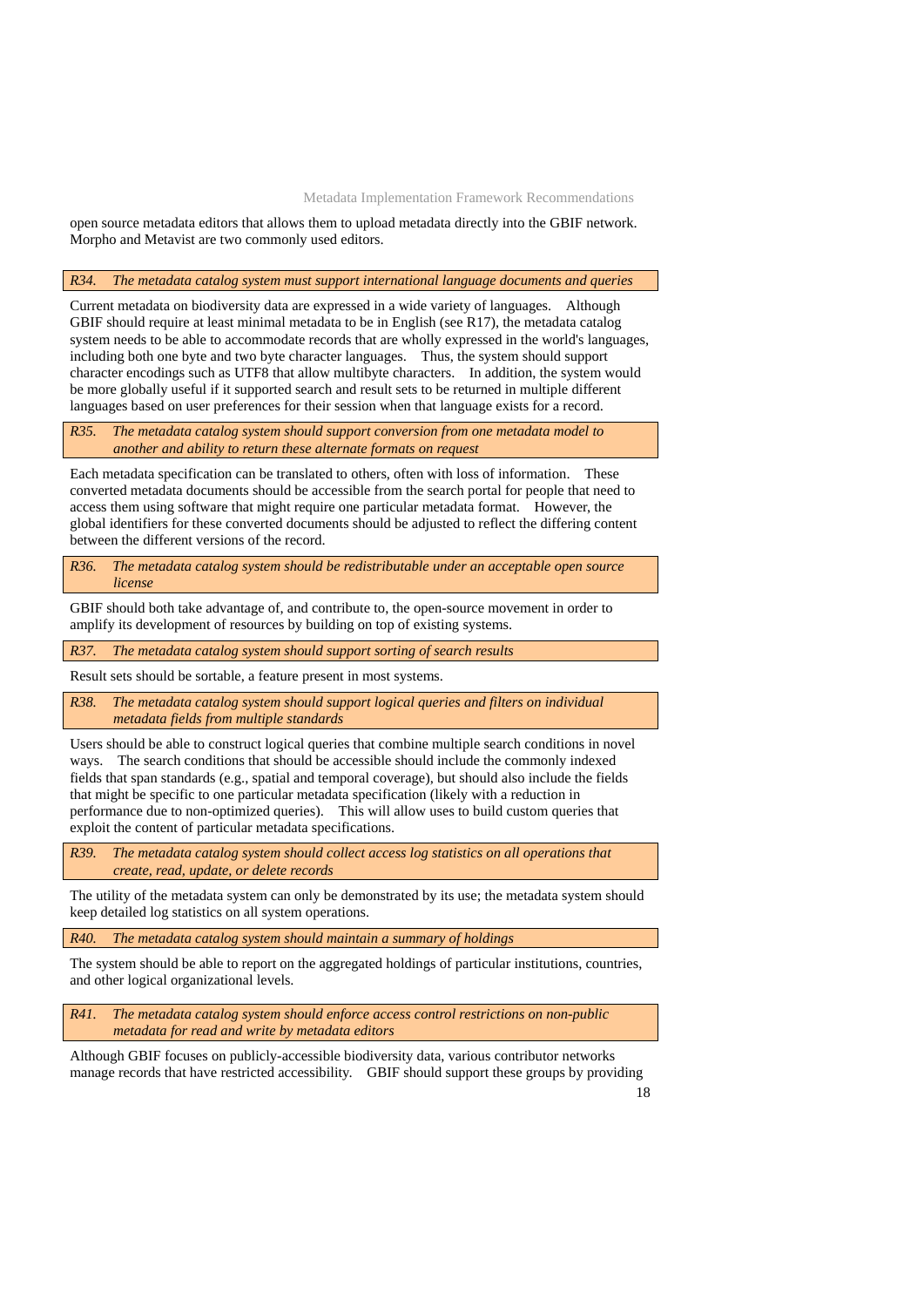an access control system that allows users to specify which individuals and groups can read and change records. This is particularly important for determining who can update a record (by providing a new version that obsoletes the original), as the system should be supporting multiple metadata ingestion routes. Such an access control system implies access to a common user directory across data providers for authentication. For simplicity, GBIF could use a distributed LDAP system such as the one used in the Knowledge Network for Biocomplexity, or they could use emerging standards such as Shibboleth and the InCommon federation. GBIF should consult with other groups that are trying to build a global network of scientists, such as DataONE, in order to potentially find ways to operate synergistically.

*R42. The metadata catalog system should register with one or more node registries to advertise services available.* 

Each regional node should be listed in a node registry so that its capabilities and services can be accessed by clients. This may include the planned GBIF GBRDS registry as well as emerging global service registries such as the one maintained by GEOSS.

*R43. The metadata catalog system should expose one or more standard query APIs for programmatic access by client applications* 

Metadata and data management applications (e.g., Morpho, Metavist), data analysis applications (e.g., Matlab), and scientific workflow systems (e.g., Kepler) will all benefit from a common programming interface for accessing the GBIF system. Existing interfaces for querying diverse metadata standards such as EarthGrid, XQuery, SRU/SRW, and OGC geoservices should be supported by the catalog system as appropriate.

*R44. The metadata catalog system should provide attribution and branding for original metadata providers* 

Original metadata providers have incentive to create and maintain records when they are given credit for their data and metadata contributions. Building a search portal that emphasizes the institutional brands and names of data providers is critical to widespread adoption.

*R45. The metadata catalog system may expose metadata records to other search engines (e.g., provide site index for Google, Yahoo)* 

This global metadata network would be most useful if it were also accessible through common search portals such as Google. The catalog system would gain utility if it were to expose metadata records in a way that is machine indexable by crawlers, and provide appropriate site indexes to major portals (e.g., Google's site index file).

*R46. The metadata catalog system may provide bookmarkable queries* 

Users may benefit from searches that are bookmarkable so they can return to rerun the search.

*R47. The metadata catalog system may provide subscription services to new metadata records (e.g., RSS feed on query)* 

Users may benefit from subscription search services that notify users when new data matching a particular search become available.

*R48. The metadata catalog system may provide thesaurus services for searching and access by other editors/clients* 

Users may benefit from thesaurus services that help improve the recall of searches by exploiting known relationships in controlled vocabularies.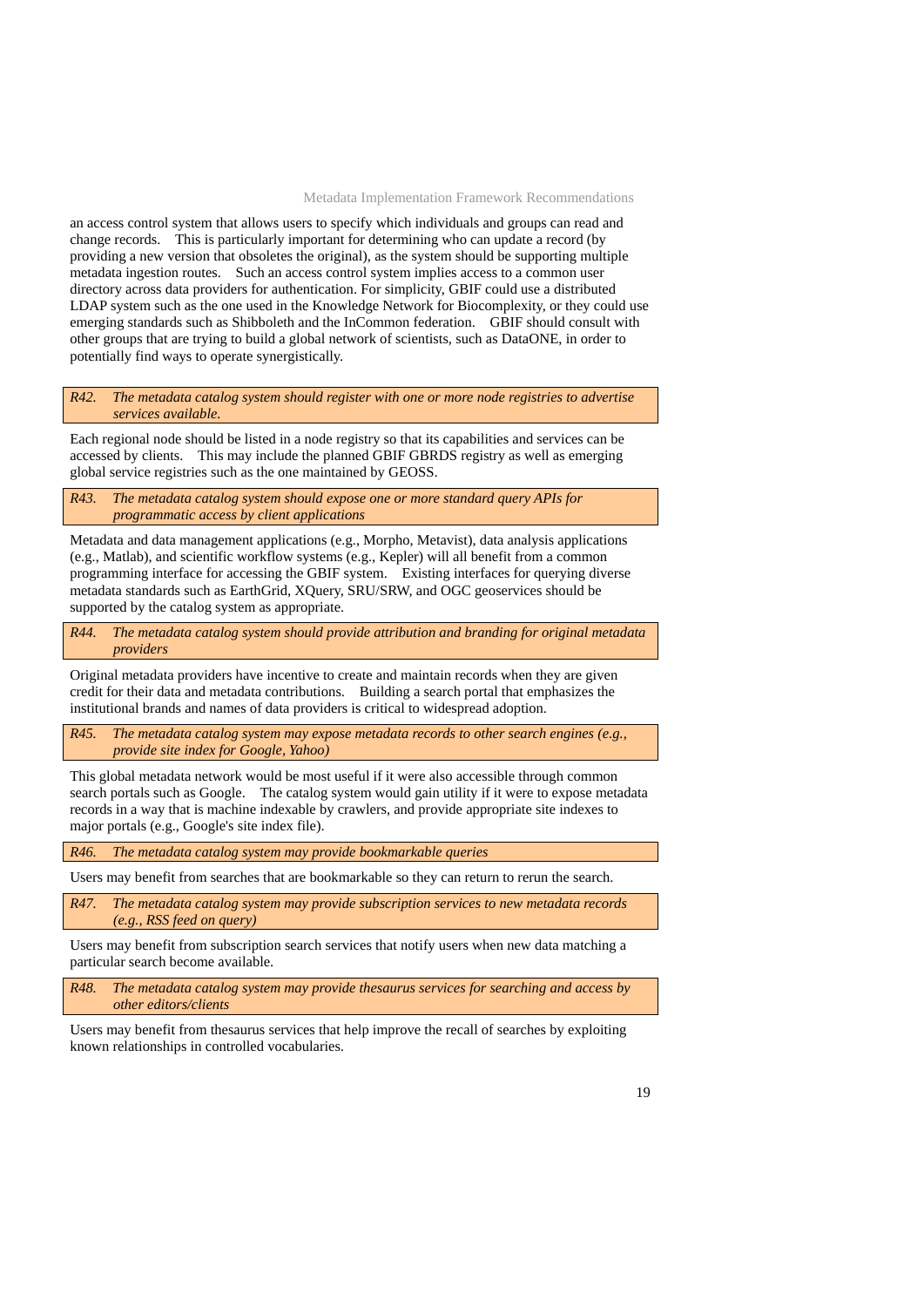### <span id="page-19-0"></span>**4.4. Discussion**

The current GBIF infrastructure for specimen data creates a centralized index in one system in the Secretariat. The task group recommends that GBIF create a more distributed metadata network by replicating copies of the full metadata holdings to regional nodes on each continent (Figure 1). This architecture will allow countries close to each regional node to easily access and contribute to the regional node. Metadata contributed to each regional node would be replicated (pushed) to each of the other regional nodes in a timely manner whenever a new record is created or an existing record is updated (typically within minutes). This rapid replication of metadata records is enabled via use of globally unique identifiers that unambiguously flag when a record has changed, and therefore when it must be replicated. This approach differs significantly from existing GBIF approaches, such as the repeated, wholesale re-harvesting of specimen records from country nodes even when records have not changed. The use of a replication architecture such as this will require contributing nodes to uniquely identify records and to conform to a standard replication protocol, a minimal requirement providing great gains for the global data network that will be created.



**Figure 1**: An hypothesized, distributed metadata catalog for GBIF. White cylinders represent regional nodes, while grey cylinders represent country nodes. Each regional node collates metadata from associated country nodes, and replicates changes to those metadata to the other regional nodes. Thus each regional node has a complete copy of all metadata in the system. Replication is used rather than harvesting to improve the currency of metadata records. A virtual portal would be established and run at each of the regional nodes, allowing rapid access to the whole metadata store from each region, as well as effective load-balancing and failover capabilities.

In addition, GBIF should provide the illusion of centralized access to metadata via the creation of a virtualized portal that is, in fact, distributed over the regional nodes. Each regional node would be able to provide all of the services of the metadata system. GBIF could evolve the system through three phases of the virtual portal. In the first phase, one of the regional nodes would act as the master node, and other regional nodes would only replace its services when the master node was unavailable (e.g., during network outages, system upgrades, etc.). In the second phase, all of the regional nodes could be used in round-robin load balancing to improve system efficiency and scalability. Any of the regional nodes could be removed from the round-robin rotation during outages or maintenance periods. In the third phase, a more sophisticated load-balancing solution could be employed that would direct clients to geographically-close nodes in order to limit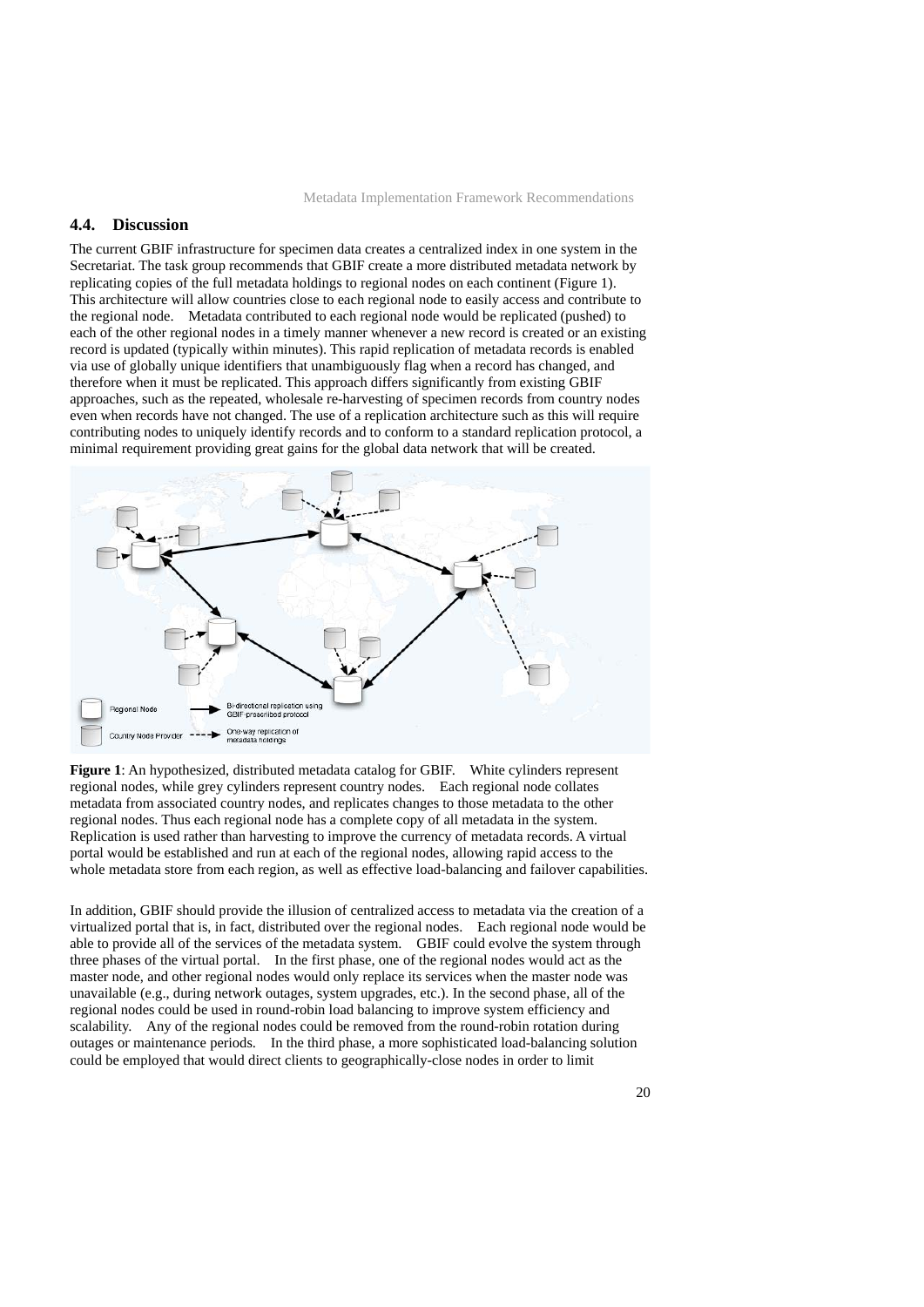<span id="page-20-0"></span>bandwidth problems over slow connections across continents, while still maintaining the capability for failover as needed.

Several metadata systems could be potentially used as the basis for the GBIF network. See the Appendix 2 in Section 10 for a comparison of systems.

## **5. Metadata editors**

### **5.1. Problem statement**

There are many metadata editors currently in use. GBIF recognises that each domain has invested significant resources in developing its own network and tools and does not wish to impose additional costs and impositions in order to acquire metadata and data by asking networks to change tools.

### **5.2. Recommendations**

*R49. GBIF should create a web-based editor for the GBIF portal for individuals to register their datasets. This should collect the mandatory and recommended list of fields* 

There will be communities that do not have ready access to established metadata tools. The GBIF metadata entry tool will allow any individual to submit metadata and reduce the barrier for data submission. This tool must be targeted and tested against relatively inexperienced users. In order to conserve resources, GBIF should evaluate adopting or extending an existing web-based editor, such as the Metacat Web Registry editor or the Mercury web-based metadata editor, as an alternative to developing a metadata editor from scratch.

Automated generation of parts of the metadata record from the associated data should be done whenever possible. Possible data elements include geographic, taxonomic and/or temporal coverages. This will be possible if the metadata and data are tightly bound and the tool can effectively trawl the data. If the dataset is updated with new or revised records then changes should be reflected in the metadata. Of course if the data is not available then manual edits of these fields will still be required.

#### *R50. GBIF should support editors that have the following criteria*

The following are criteria that should be used to evaluate the suitability of any editors. It is not expected that any given editor satisfies all criteria:

- 1. XML input from other editors/sources that are already in place.
- 2. Ability to edit entity-attribute information.
- 3. Support auto-capture of metadata elements from the data.
- 4. Support multiple schemas. Provide a validation service to those schemas.
- 5. Capacity to validate as you edit.
- 6. Require partially edited records to be saved and kept for later edits.
- 7. Ensure fields such as creator, contact, etc. can be easily replicated to reduce effort.
- 8. Copy from existing records to reduce editing effort. Create author/node-specific profiles including validation rules such as spatial extents.
- 9. Interface must be well designed for the audience it targets.
- 10. Control access to records including the ability for the editor to specify access of individuals, groups or public.
- 11. Metadata editors should support internationalization of the user interface and underlying software components.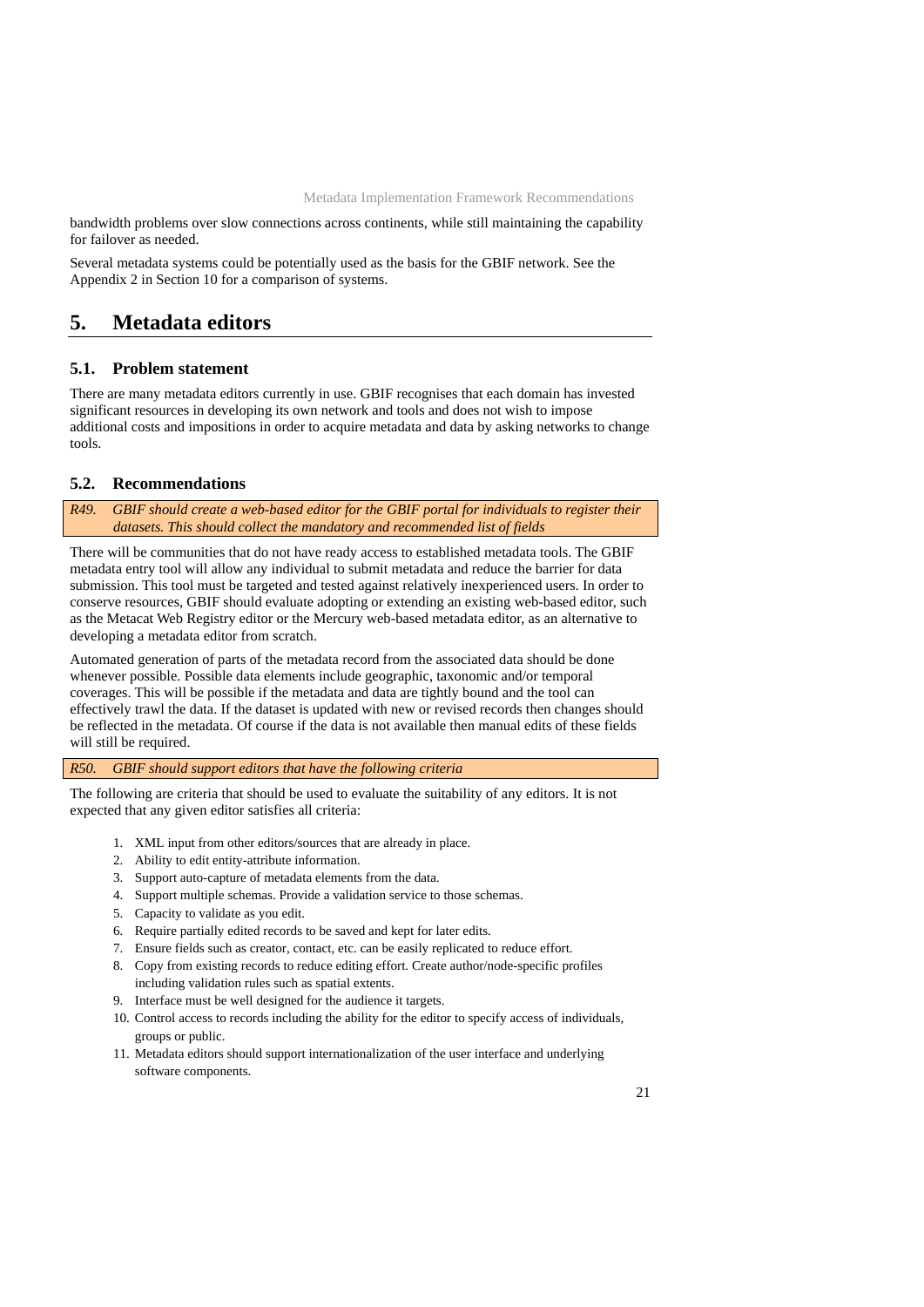- <span id="page-21-0"></span>12. Metadata editors should support input of metadata in multiple natural languages.
- 13. Off-line editing should be possible. There should be support for mobile devices for in-field editing and creation of records.
- 14. Consider open source versus commercial for encouraging the deployment of tools.
- 15. Shippable desktop application or a service-based tool (e.g., web site)
- 16. XML input from other editors/sources that are already in place.

It is recognised that most tools will not support all the criteria but this list may give guidelines to continued development and improvement of metadata editors.

*R51. GBIF should support any metadata editor that outputs metadata that are valid according to the previous accepted list.* 

GBIF should allow the use of any metadata editor that is useful to the community as long as it produces metadata in one of the accepted formats for ingestion by the GBIF network.

*R52. GBIF maintains a list of recommended tools against the feature set* 

GBIF should evaluate multiple metadata editors to highlight their strengths and weaknesses for various applications or domains. Appendix [A] contains a list of known metadata editors as a starting point for the continued evaluations and ongoing recommendations by GBIF and associated partners.

## **6. Controlled vocabularies**

### **6.1. Problem statement**

In any structured document, there are certain data elements that require a degree of commonality and community-accepted definition that then allows for discovery of similar or related information. Controlled vocabularies provide this mechanism and allow users some confidence that data discovery via such keywords will return a complete set of results.

We recognize the important developments being made in use of ontologies and RDF to represent metadata. However, comprehensive ontologies have not yet been accepted by the community and there are complexities that have not been addressed by existing tools for deploying ontologies to science audiences.

Controlled vocabularies for measurement parameters/characteristics/attributes/variables would be extremely useful, but there are no accepted vocabularies for these yet, and groups such as SONet/SWEET/GCMD/ will be producing them over the next few years.

#### **6.2. Recommendations**

*R53. Providers should use controlled vocabularies in any metadata field for which an appropriate vocabulary exists, and should use a multi-lingual thesaurus when appropriate* 

To aid discovery of similar or related metadata, it is important that common metadata elements are described in a controlled manner. It is recognised that many metadata systems do not have mechanisms to ensure use of controlled vocabularies. This process should encourage such developments.

Using multi-lingual vocabularies (e.g., GEMET, NBII Biocomplexity Thesaurus) will aid in understanding and interpretation of data in different languages. If there are two competing vocabularies, then the multi-lingual version is the preferred.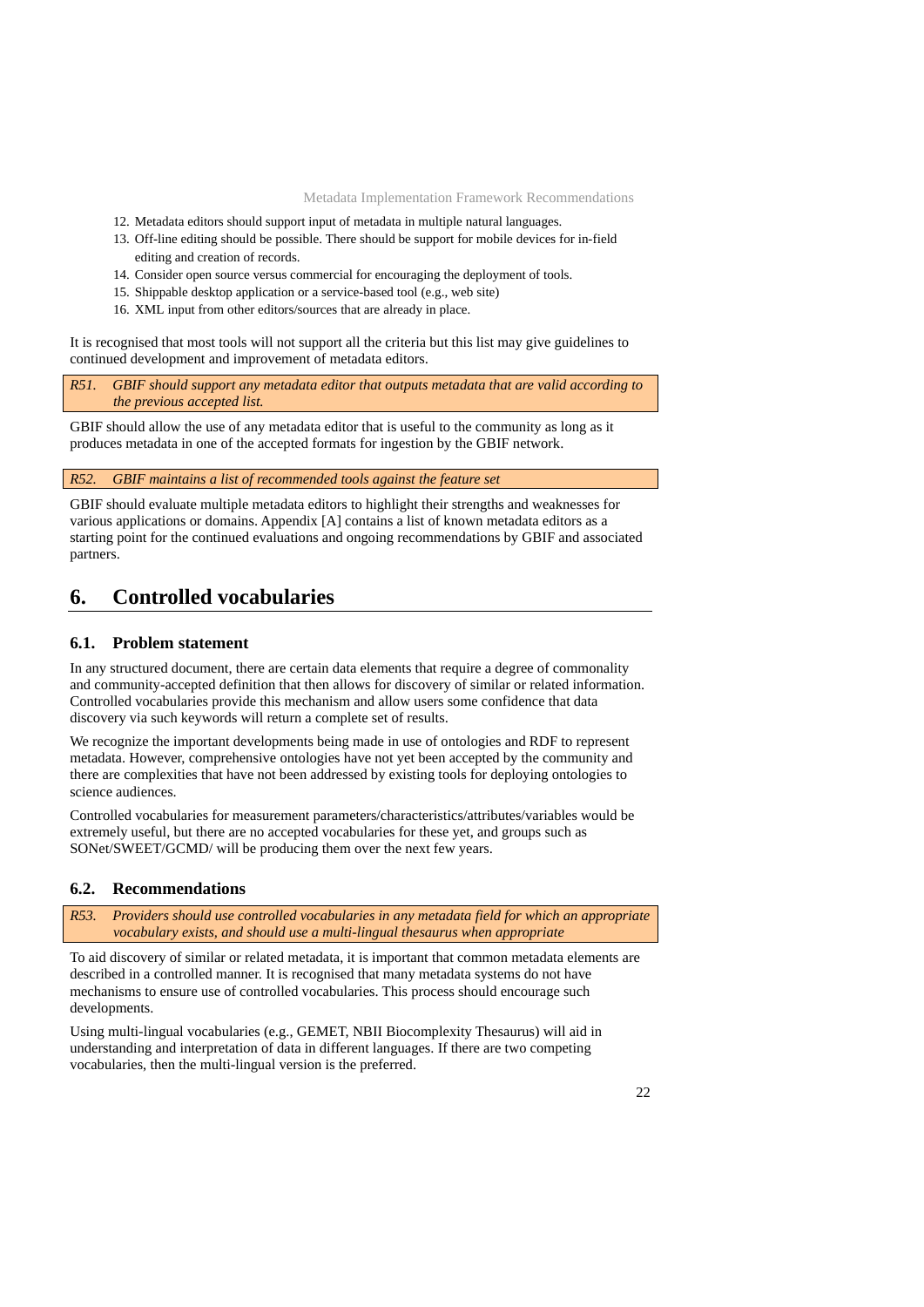<span id="page-22-0"></span>*R54. The GBIF vocabularies registry is a valuable service, but should be extended to include a canonical identifier for each vocabulary, and should work to be consistent with other vocabulary registries (e.g., oasis, info, srw)* 

As more vocabularies are developed and used, it is imperative to trace the origin of the elements that make up the vocabulary and have a shared understanding of the meaning and definition behind them. The identifier of the vocabulary should use existing identifiers from other registries where possible. If one does not exist, then GBIF should construct and publish the identifier. GBIF should be prepared to create synonymies of identifiers and a capacity to resolve synonyms if needed.

*R55. Providers should reference the canonical identifier for a vocabulary when listing it in a metadata document (e.g., in the keywordThesausus field in EML)* 

At present there is no well-defined and consistent means of referencing an identifier of a vocabulary or a vocabulary term. The proposed GBIF registry should provide an unambiguous citation method for each vocabulary and the terms they contain.

*R56. GBIF should create an applicability statement identifying which vocabularies are most appropriate for particular fields in particular metadata standards (e.g., use ISO country code in 'country' field)* 

Some vocabularies will be global in use but some will be domain specific. To ensure compatibility across all metadata records, it is important that users use the appropriate and community agreed vocabularies. An applicability statement will provide confidence that metadata records are using the most appropriate vocabulary.

The selected vocabulary should be sufficiently modest in size to encourage acceptance by data providers. Conversely, large and/or complex vocabularies defeat the purpose of data discovery if they are only implemented by part of the metadata network.

*R57. The GBIF vocabulary registry should support registration of new and existing vocabularies by third parties* 

Apart from some very general vocabularies, existing vocabularies are currently relatively difficult to find and understanding their current status (in development, ratified, etc.) is also an issue. If GBIF maintains a registry of acceptable vocabularies then the biodiversity community can have improved confidence in choosing the correct vocabulary for a particular metadata field. It will also allow the community to identify potential gaps and encourage development of new vocabularies.

| Table 3: List of example vocabularies |  |  |
|---------------------------------------|--|--|
|---------------------------------------|--|--|

| Name                                | Description                     | Purpose and scope                |
|-------------------------------------|---------------------------------|----------------------------------|
| <b>GEMET</b>                        | Thematic and multi-lingual      | Very high level of all types of  |
|                                     |                                 | subjects. Appears restricted to  |
|                                     |                                 | common terms.                    |
| <b>ISO Country Codes</b>            | 2 and 3 letter country codes    | ISO 3166 is the accepted         |
|                                     |                                 | <b>International Standard</b>    |
| <b>GCMD</b> Science Keywords        | Five-level broad classification | All sciences. Limited to broad   |
|                                     | on earth science data           | biological classification terms. |
| <b>NBII Biocomplexity Thesaurus</b> | Thematic and multi-lingual      | All biological sciences.         |

## **7. Conclusion**

Following the conclusions of an earlier working group that provided a set of general recommendations on a strategy for incorporating metadata as a core component of the GBIF architecture [GBIF08], the GBIF Metadata Implementation Framework Task Group was convened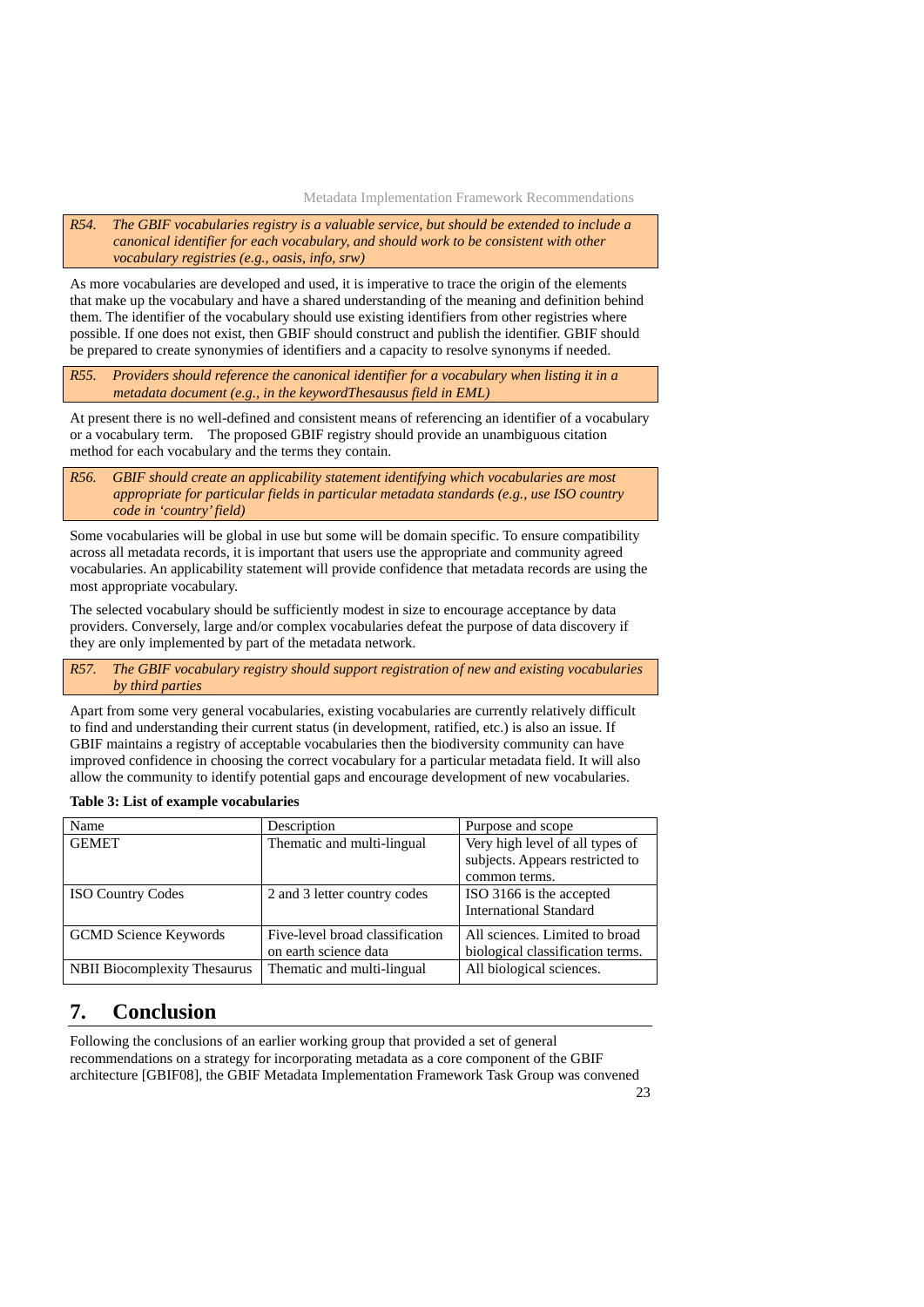<span id="page-23-0"></span>to advise on the practical design of the metadata catalog system. Having adopted an expansive definition of "primary biodiversity data" as any measured value or set of values that pertain to an organism, the scope of the GBIF metadata catalog was set to cover a wide range of biodiversity data. Based on this requirement, the task group provided recommendation on metadata specifications, metadata catalog and network systems, metadata editors, controlled vocabularies and the alignment of GBIF's efforts with other major initiatives involved in metadata projects and activities. This document reflects the consensus reached by the task group members and can serve as the basis for further comments from the wider GBIF community.

## **8. Bibliography**

DataONE. 2009. Data Observation Network for Earth. <http://dataone.org/>

- GBIF08. Metadata Requirements for Datasets delivered via the Global Biodiversity Infor[m](http://www2.gbif.org/GBIF-metadata-strategy_v.06.pdf)ation Facility (GBIF) Network. [http://www2.gbif.org/GBIF-metadata-strategy\\_v.06.pdf](http://www2.gbif.org/GBIF-metadata-strategy_v.06.pdf)
- GBIF-EML08. Developing a Metadata Profile for GBIF based on Ecological Metadata Language Document v. 01, 27 June 2008.

http://wiki.gbif.org/dadiwiki/wikka.php?wakka=FilesUpload/files.xml&action=download&f ile=metadata-profile-development.pdf

- GCMD. Global Change Master Directory [http://gcmd.nasa.gov](http://gcmd.nasa.gov/)
- GEMET. GEneral Multilingual Environmental Thesaurus <http://www.eionet.europa.eu/gemet/>
- ISO. Country codes http://www.iso.org/iso/country\_codes.htm
- Jones, M B., C. Berkley, J. Bojilova, M. Schildhauer. 2001. Managing Scientific Metadata. IEEE Internet Computing 5 (5): 59-68.
- Jones M B, Schildhauer M, Reichman O J, and Bowers S. 2006. The new bioinformatics: integrating ecological data from the gene to the biosphere. Annual Review of Ecology, Evolution, and Systematics. 2006. 37:519–544.

Knowledge Network for Biocomplexity (KNB). http://knb.ecoinformatics.org/

- Michener WK, Brunt JW, Helly JJ, Kirchner TB, Stafford SG. 1997. Non-geospatial metadata for the ecological sciences. Ecol. Appl. 7:330—42.
- Vanderbilt, K.L., Blankman, D., Guo, X., He, H., Li, J., Lin, C., Lu, S. L., Ko, B., Ogawa, A., Ó Tuama, É., Schentz, H., Wen, S., and van der Werf, B. 2008. Building an information management system for global data sharing: a strategy for the International Long Term Ecological Research (ILTER) Network. Pages 156--165 in Gries C. and Jones M.B. 2008 (editors). Proceedings of Environmental Information Management Conference 2008.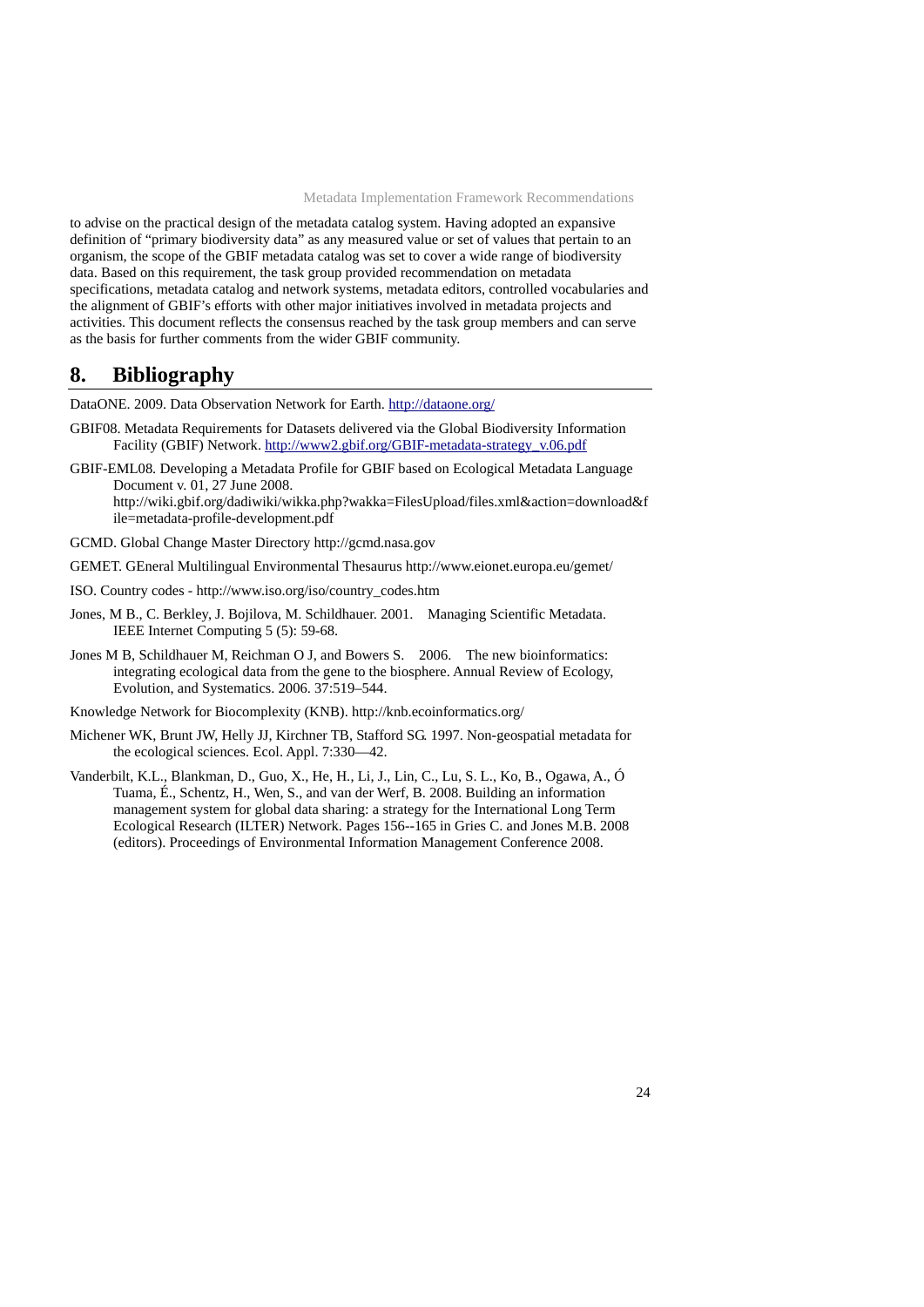#### <span id="page-24-0"></span>**GCMD** DIF Author Morpho | Mercury Editor GeoNetwork MEST Metavist MERMA id SMMS Intergrap h TkME EU Portal INSPIRE Editor Arc Catalog Metacat Registry IPT Metadata Tool version 2.4.0 1.7.0 4.7.5 2.4.0 2005 1.2 5.1.13 2.9.9 1.07 build719 9.3 1.9.1 1.0rc1 XML input from other editors/s ources Yes Yes No Yes Yes Yes Yes Yes Yes Yes Yes No Ability to edit entityattribute information No Yes No No Yes Yes Yes Yes No Yes No No  $\overline{No}$ Support autocapture of metadata elements from the data Yes Yes Yes Yes Yes Yes Yes No Yes Yes No Yes (1)Suppo rt multiple schemas. No (DIF), but external No (EML), but external Yes (FGDC, Dublin Core, Yes (FGDC, Dublin Core, No (FGDC-BDP) Yes (FGDC: includes Biologic No (FGDC-BDP) No (FGDC) Yes (ISO 19115, ISO Yes (FGDC, ISO 19115, Yes EMLbased, but can Yes (Darwin Core; **EML**

#### **9.Appendix 1: Metadata editor comparison matrix**

**Comment [MBJ1]:** Really supports all of these, or is it only a subset of the data these specs provide? Is this native support, or support after conversion to an internal model?

**Comment [MBJ2]:** Really? Does it support all the specs fully, or just subsets? Native support for each, or after conversion to native model?

25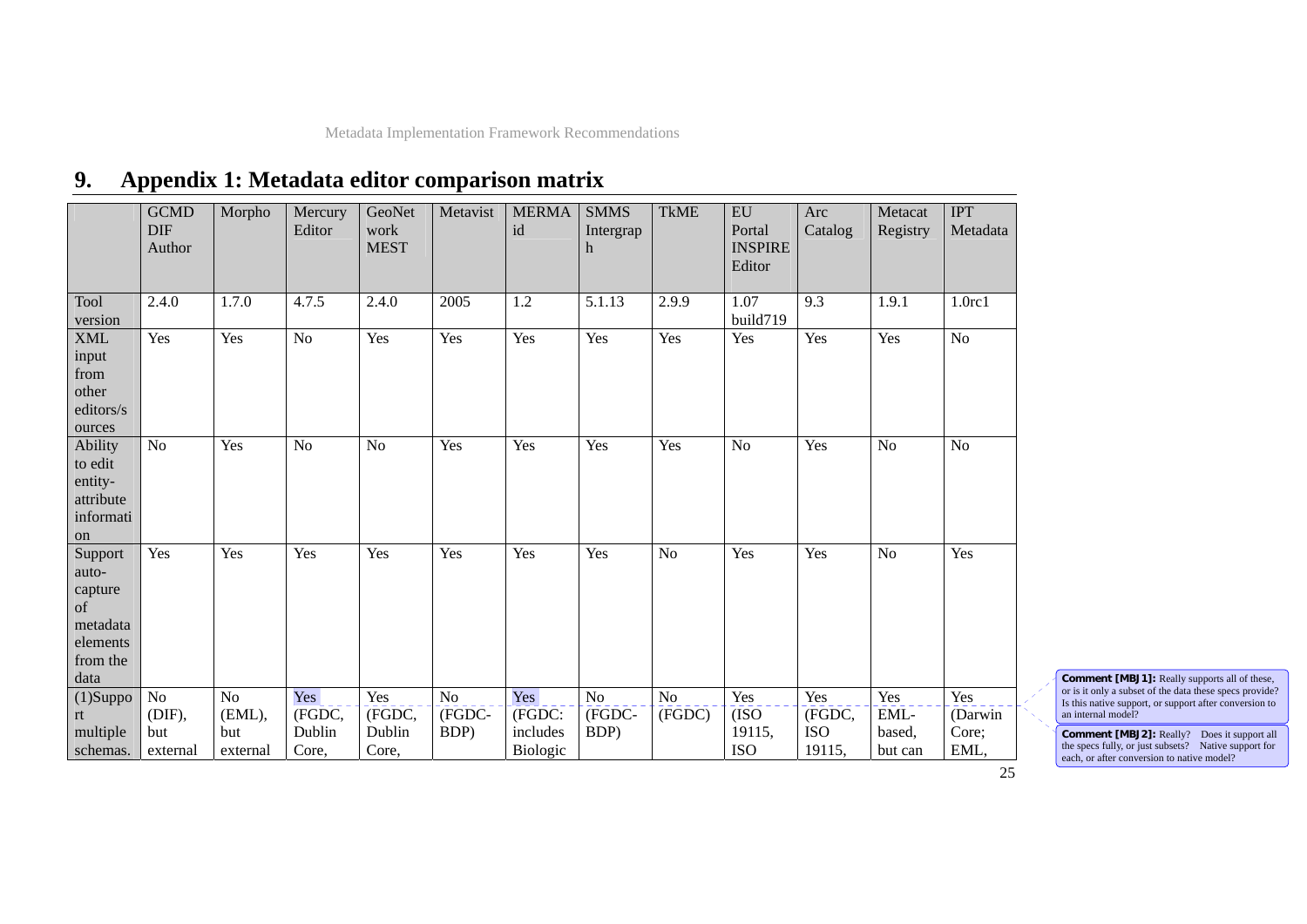|                                                                                                 | conversi<br>on via<br><b>XSLT</b> | conversi<br>on via<br><b>XSLT</b>   | Darwin<br>Core,<br>Z39.50,<br>ISO<br>19115,<br>EML) | <b>ISO</b><br>19139) |                          | al,<br>Shorelin<br>e,<br>Remote<br>Sensing;<br>EML) |                 |                | 19119)         | <b>ISO</b><br>19139)                                                                                | convert<br>with<br>XSLT to<br><b>BDP</b> | TAPIR)                        |
|-------------------------------------------------------------------------------------------------|-----------------------------------|-------------------------------------|-----------------------------------------------------|----------------------|--------------------------|-----------------------------------------------------|-----------------|----------------|----------------|-----------------------------------------------------------------------------------------------------|------------------------------------------|-------------------------------|
| $(2)$ Provi<br>de<br>validatio<br>n service<br>to those<br>schemas                              | Yes                               | When<br>uploadin<br>g to<br>Metacat |                                                     | Yes                  | Yes                      | Yes                                                 |                 | No             | Yes            | Yes                                                                                                 | Yes                                      | N <sub>o</sub>                |
| Capacity<br>to<br>validate<br>as you<br>edit                                                    | Yes                               | Yes                                 | N <sub>o</sub>                                      | No                   | Yes<br>(when<br>opening) | Yes                                                 | $\overline{No}$ | N <sub>o</sub> | Yes            | $\overline{No}$                                                                                     | Yes                                      | N <sub>o</sub>                |
| Allow<br>partially<br>edited<br>records<br>to be<br>kept for<br>later<br>edits                  | Yes                               | Yes                                 | Yes                                                 | Yes                  | Yes                      | Yes                                                 | Yes             | Yes            | Yes            | No, but<br>automati<br>$\mathbf c$<br>metadata<br>creation<br>can be<br>turned<br>$_{\mathrm{off}}$ | Yes                                      | not<br>applicabl<br>${\bf e}$ |
| Fields<br>such as<br>creator,<br>contact<br>etc can<br>be easily<br>replicate<br>d to<br>reduce | Yes<br>(via<br>contact<br>lookup) | Yes                                 | Yes                                                 | No                   | N <sub>o</sub>           | $\overline{No}$                                     | Yes             | N <sub>o</sub> | N <sub>o</sub> | $\overline{No}$                                                                                     | Yes                                      | $\overline{No}$               |

Metadata Implementation Framework Recommendations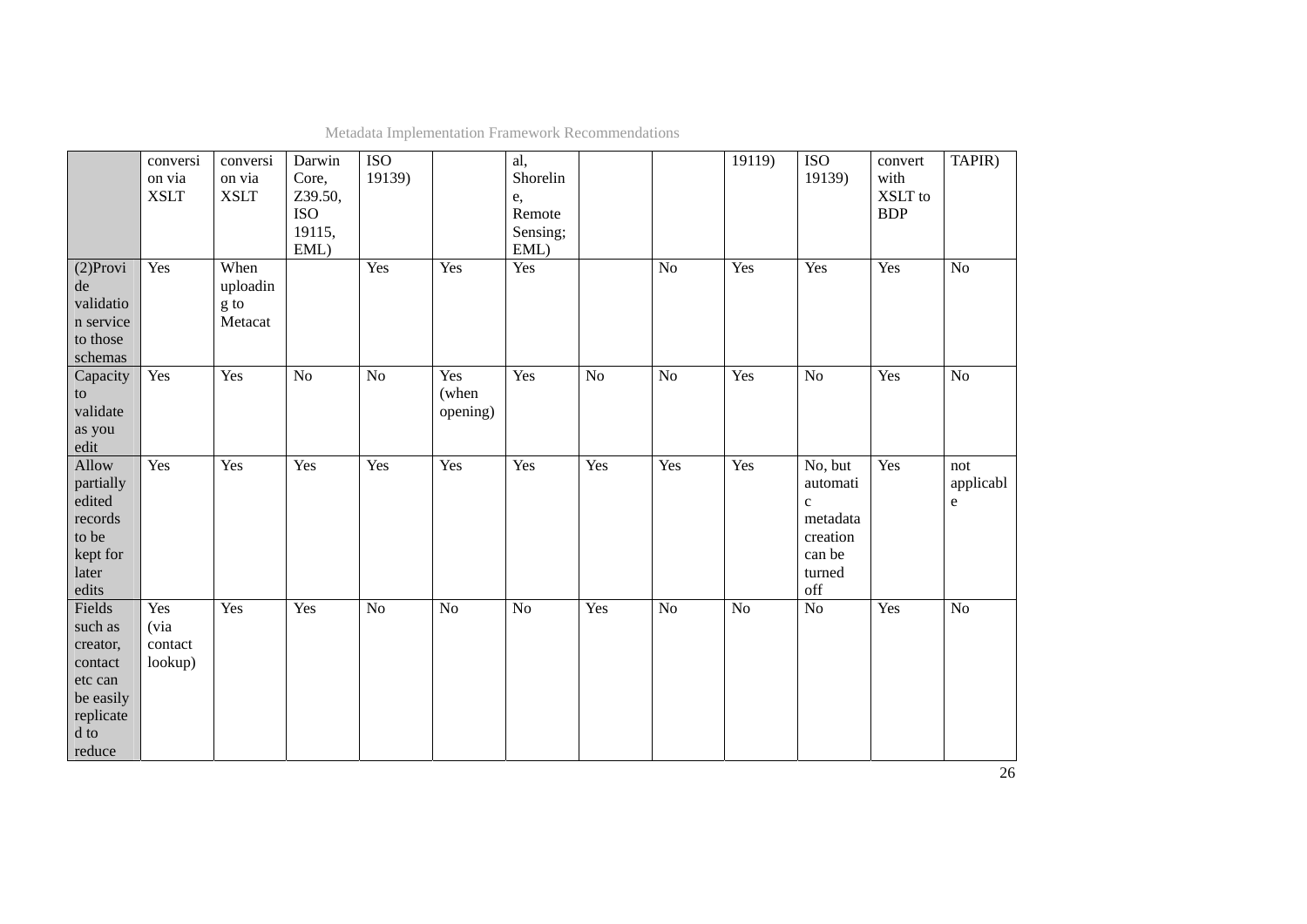| effort               |                 |                   |                |         |                |                         |         |                |                 |                |         |                |
|----------------------|-----------------|-------------------|----------------|---------|----------------|-------------------------|---------|----------------|-----------------|----------------|---------|----------------|
| Copy<br>from         | Yes             | Yes               | Yes            | Yes     | Yes            | $\overline{No}$         | Yes     | Yes            | $\overline{No}$ | N <sub>o</sub> | Yes     | N <sub>o</sub> |
| existing             |                 |                   |                |         |                |                         |         |                |                 |                |         |                |
| records              |                 |                   |                |         |                |                         |         |                |                 |                |         |                |
| to reduce            |                 |                   |                |         |                |                         |         |                |                 |                |         |                |
| editing              |                 |                   |                |         |                |                         |         |                |                 |                |         |                |
| effort.              |                 |                   |                |         |                |                         |         |                |                 |                |         |                |
| Create               | Yes             | $\overline{No}$   | N <sub>o</sub> | No      | N <sub>o</sub> | Yes                     | Yes     | No             | $\overline{No}$ | N <sub>o</sub> | Yes     | N <sub>o</sub> |
| author/n             |                 |                   |                |         |                |                         |         |                |                 |                |         |                |
| ode-                 |                 |                   |                |         |                |                         |         |                |                 |                |         |                |
| specific             |                 |                   |                |         |                |                         |         |                |                 |                |         |                |
| template             |                 |                   |                |         |                |                         |         |                |                 |                |         |                |
| ${\bf S}$            |                 |                   |                |         |                |                         |         |                |                 |                |         |                |
| including            |                 |                   |                |         |                |                         |         |                |                 |                |         |                |
| validatio            |                 |                   |                |         |                |                         |         |                |                 |                |         |                |
| n rules              |                 |                   |                |         |                |                         |         |                |                 |                |         |                |
| such as              |                 |                   |                |         |                |                         |         |                |                 |                |         |                |
| spatial              |                 |                   |                |         |                |                         |         |                |                 |                |         |                |
| extents              |                 |                   |                |         |                |                         |         |                |                 |                |         |                |
| Interface            | web app         | desktop           | framed         | web app | desktop        | $\operatorname{framed}$ | desktop | desktop        | web app         | desktop        | web app | web app        |
| s must be            |                 | app               | web app        |         | app            | web app                 | app     | app            |                 | app            |         |                |
| well                 |                 |                   |                |         |                |                         |         |                |                 |                |         |                |
| designed             |                 |                   |                |         |                |                         |         |                |                 |                |         |                |
| for the              |                 |                   |                |         |                |                         |         |                |                 |                |         |                |
| audience             |                 |                   |                |         |                |                         |         |                |                 |                |         |                |
| s it                 |                 |                   |                |         |                |                         |         |                |                 |                |         |                |
| targets              |                 |                   |                |         |                |                         |         |                |                 |                |         |                |
| Ability              | Yes             | Yes               | No             | Yes     | $\rm No$       | Yes                     | No      | N <sub>o</sub> | No              | Yes            | Yes     | Yes            |
| to have              | (Public         | (Full             |                |         |                |                         |         |                |                 |                |         |                |
| control              | VS.<br>Private) | role-<br>based    |                |         |                |                         |         |                |                 |                |         |                |
| access to<br>records |                 |                   |                |         |                |                         |         |                |                 |                |         |                |
| include              |                 | access<br>control |                |         |                |                         |         |                |                 |                |         |                |
|                      |                 |                   |                |         |                |                         |         |                |                 |                |         |                |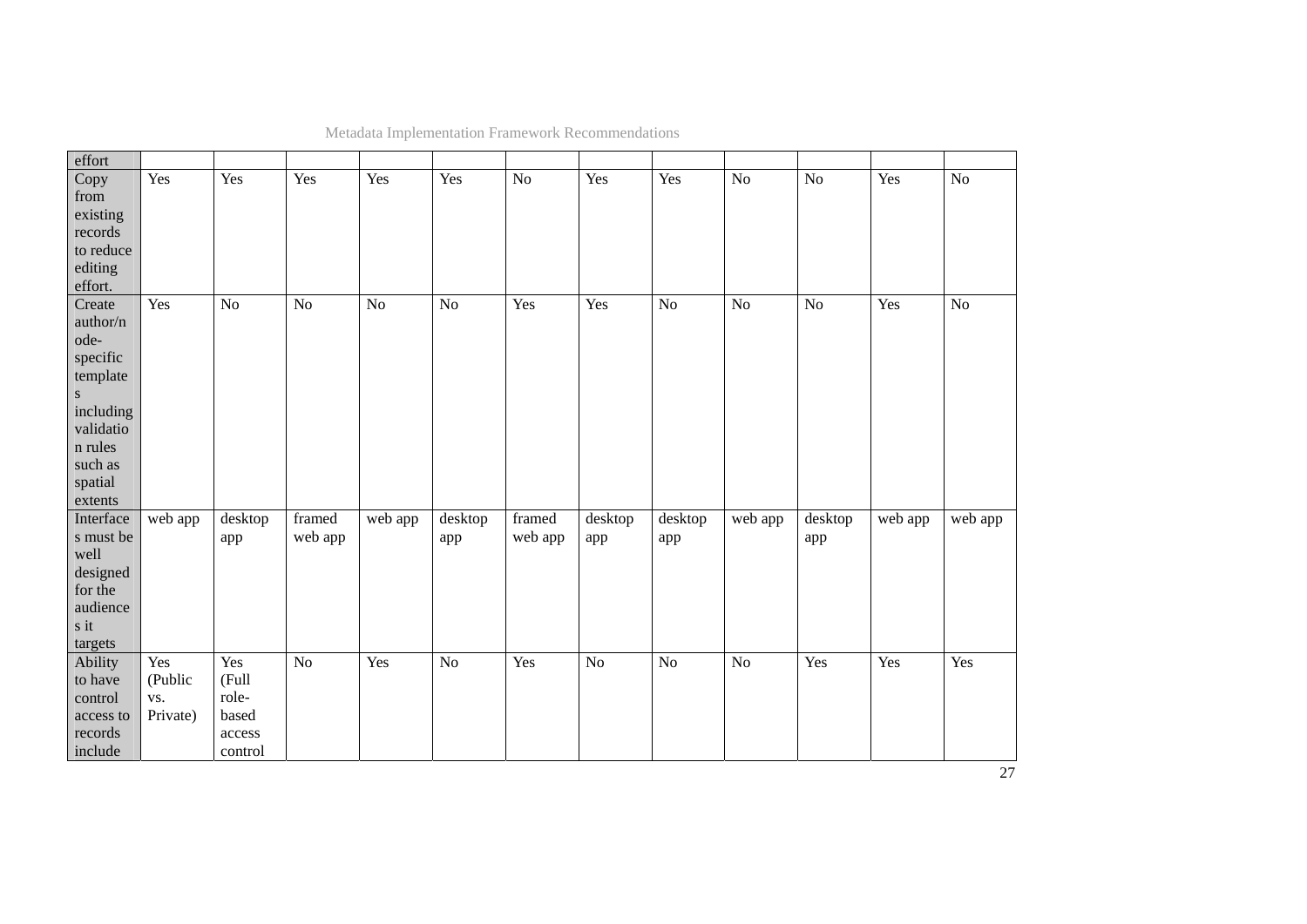| the<br>ability<br>for the<br>editor to<br>specify<br>access to<br>individua<br>ls,<br>groups,<br>or public                                                        |     | $\,a\mathrm{cross}$<br>institutio<br>ns)                      |                 |     |                 |                 |                                                                |     |                        |                                                                                    |     |                                                                                                                                                                                                              |
|-------------------------------------------------------------------------------------------------------------------------------------------------------------------|-----|---------------------------------------------------------------|-----------------|-----|-----------------|-----------------|----------------------------------------------------------------|-----|------------------------|------------------------------------------------------------------------------------|-----|--------------------------------------------------------------------------------------------------------------------------------------------------------------------------------------------------------------|
| Metadata<br>editors<br>should<br>support<br>internati<br>onalizati<br>on of the<br>user<br>interface<br>and<br>underlyi<br>$\rm ng$<br>software<br>compone<br>nts | Yes | Yes<br>(English<br>and<br>Chinese<br>versions<br>$(v1.6.1)$ . | $\overline{No}$ | Yes | $\overline{No}$ | $\overline{No}$ | Yes<br>(Spanish,<br>Indonesi<br>an, and<br>French<br>versions) | Yes | $\overline{No}$        | Yes,<br>possible<br>to be<br>translate<br>d into<br>other<br>language<br>${\bf S}$ | Yes | <b>Comment [MBJ3]:</b> Melanie says yes - check to<br>find out which languages currently exist<br>Comment [MBJ4]: Find out which languages<br>currently exist<br><b>Comment [MBJ5]:</b> Which languages now? |
| Metadata<br>editors<br>should<br>support<br>input of<br>metadata<br>in<br>multiple<br>natural                                                                     | Yes | Yes                                                           | Yes             | Yes | Yes             | $\rm No$        | $\rm No$                                                       | Yes | <b>Not</b><br>complete | Yes                                                                                | Yes |                                                                                                                                                                                                              |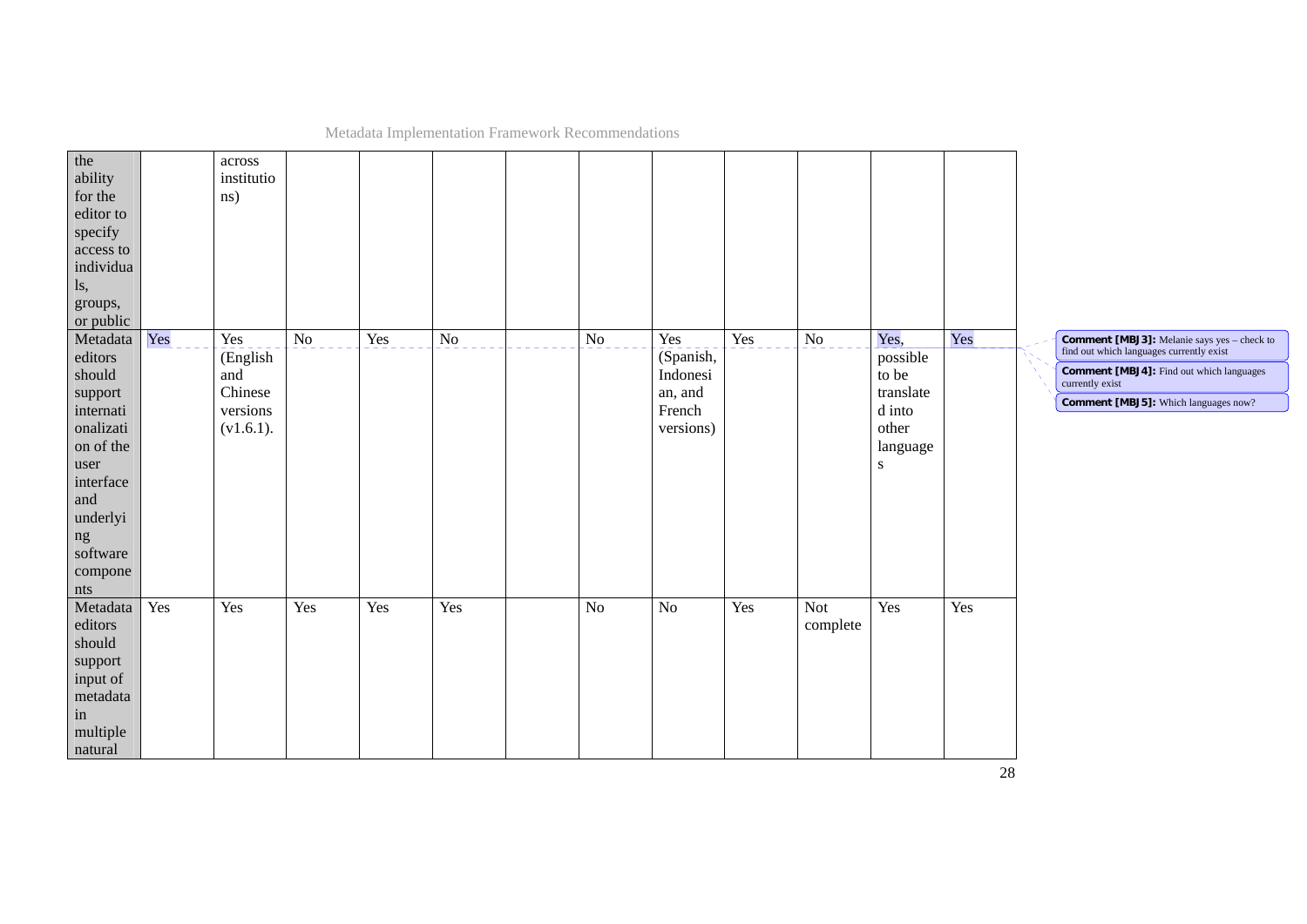| language<br>$\mathbf{s}$ |                |            |                |                |          |                |          |          |                |           |                |                |
|--------------------------|----------------|------------|----------------|----------------|----------|----------------|----------|----------|----------------|-----------|----------------|----------------|
| Off-line                 | N <sub>0</sub> | Yes        | N <sub>0</sub> | N <sub>0</sub> | Yes      | N <sub>o</sub> | Yes      | Yes      | N <sub>o</sub> | Yes       | N <sub>o</sub> | N <sub>o</sub> |
| editing                  |                |            |                |                |          |                |          |          |                |           |                |                |
| License                  | neither        | <b>GNU</b> |                | <b>GNU</b>     |          |                | commerc  | open     |                | proprieta | <b>GNU</b>     | Apache         |
|                          |                | <b>GPL</b> |                | <b>GPL</b>     |          |                | ial      | source   |                | ry        | <b>GPL</b>     | License        |
|                          |                |            |                |                |          |                |          |          |                | commerc   |                | 2.0            |
|                          |                |            |                |                |          |                |          |          |                | ial       |                |                |
| Shippabl                 | service        | shippabl   | service        | both           | shippabl | service        | shippabl | shippabl | service        | shippabl  | shippabl       | both           |
| e or a                   | based          | e          | based          |                | e        | based          | e        | e        | based          | e         | e              |                |
| service                  |                |            |                |                |          |                |          |          |                |           |                |                |
| base tool                |                |            |                |                |          |                |          |          |                |           |                |                |

## **10. Appendix 2: Metadata catalog software comparison matrix**

<span id="page-28-0"></span>

|                                           | <b>Metacat 1.9.1</b> | <b>Mercury</b> | <b>GeoNetwork</b>      | <b>GCMD MD</b>         |
|-------------------------------------------|----------------------|----------------|------------------------|------------------------|
| Version examined                          | 1.9.1                |                | 2.4.1                  | 9.8.1                  |
| <b>Implementation language</b>            | Java                 | Java           | Java                   |                        |
| Most recent publicly downloadable         | 1.9.1                | None found     | 2.4.1                  | None found             |
| release                                   |                      |                |                        |                        |
| Is redistributable under an OSI-          | <b>Yes</b>           | N <sub>0</sub> | Yes                    | N <sub>0</sub>         |
| certified open source license             | (GPL)                |                | (GPL)                  |                        |
| Supports replicating metadata to other    | <b>Yes</b>           | No             | $\overline{\text{No}}$ | Yes                    |
| nodes when record changes occur.          |                      |                |                        |                        |
| Provides a harvesting interface that      | <b>Yes</b>           | Yes            | Yes                    | Yes                    |
| exposes metadata via their unique         |                      |                |                        |                        |
| identifiers.                              |                      |                |                        |                        |
| Provides a 'virtual portal' that uses the | N <sub>0</sub>       | No             | N <sub>o</sub>         | Partial                |
| regional nodes for failover and load-     |                      |                |                        | (local load balancing) |
| balancing                                 |                      |                |                        | and failure recovery)  |

**Comment [MBJ6]:** Need to verify that it only supports harvesting

**Comment [MBJ7]:** Need to clarify if this means they support replication in addition to harvesting. What replication protocol do they use?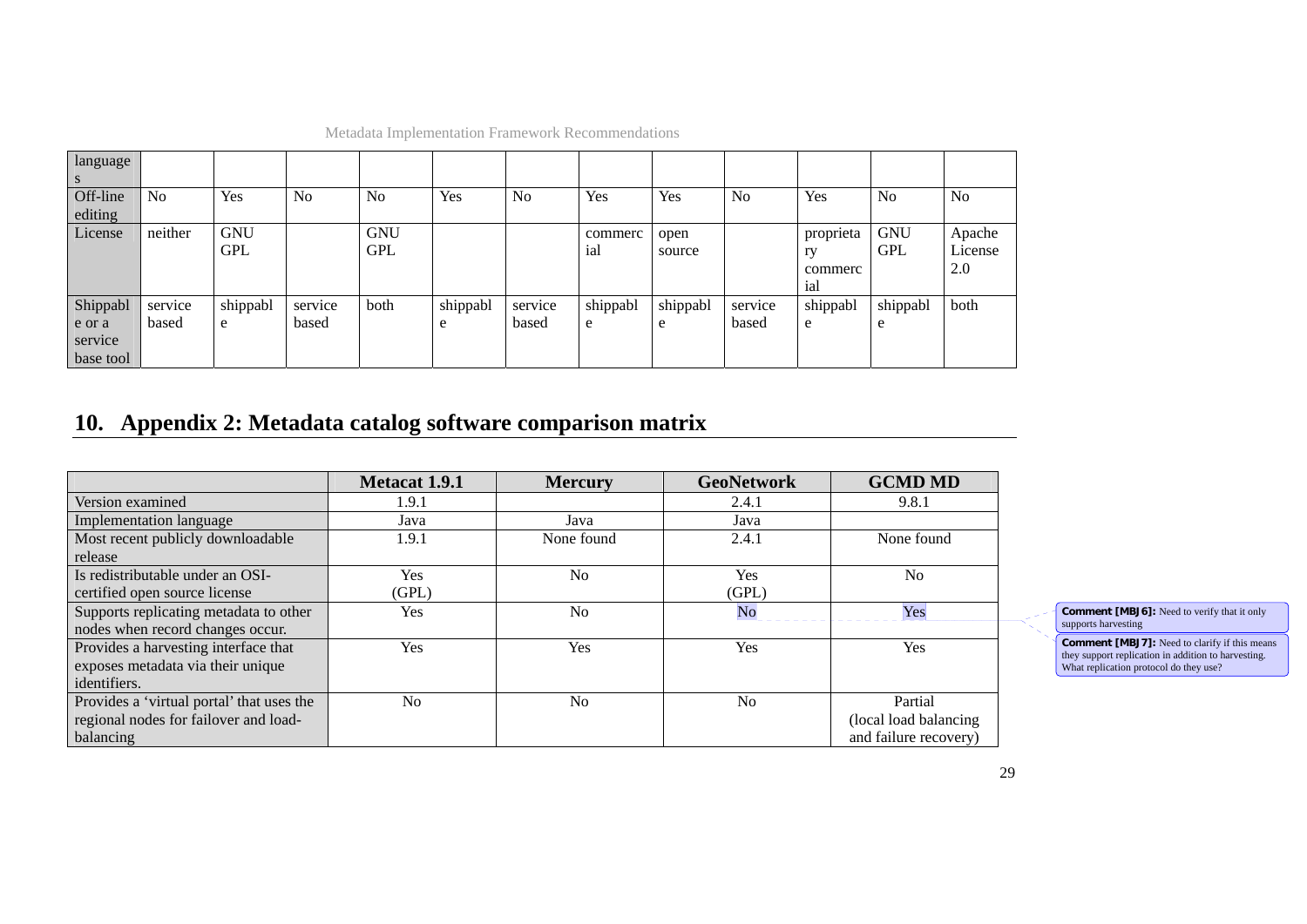| Provides a registry of other nodes and  | Yes                       | Yes                     | Yes                 |                           |                                                                                                              |
|-----------------------------------------|---------------------------|-------------------------|---------------------|---------------------------|--------------------------------------------------------------------------------------------------------------|
| their relevant replication endpoints    |                           | (for harvest list)      | (for harvest list)  |                           |                                                                                                              |
| Supports multiple metadata models       | Yes                       | Partial                 | Yes                 | Partial                   | <b>Comment [MBJ8]:</b> Need to verify                                                                        |
| natively without code changes.          | (Can store, retrieve, and | (Doesn't store full     | (ISO19139, FGDC and | (Stores metadata file)    |                                                                                                              |
|                                         | perform structured        | metadata record in      | Dublin core)        | from any specification    |                                                                                                              |
|                                         | search on all fields from | original format;        |                     | for retrieval; extraction |                                                                                                              |
|                                         | any metadata              | extraction code must be |                     | using XSLT for            |                                                                                                              |
|                                         | specification)            | updated for each        |                     | searching)                |                                                                                                              |
|                                         |                           | metadata standard)      |                     |                           |                                                                                                              |
| Can return the original contributed     | Yes                       | No                      | Yes                 | Yes                       | <b>Comment [MBJ9]: Need to verify</b>                                                                        |
| metadata object                         |                           |                         |                     |                           |                                                                                                              |
| Requires unique versioning of           | Yes                       | Not required            |                     | Yes                       | Comment [MBJ10]: Need to clarify which                                                                       |
| metadata and data objects using         | (Metacat Identifier,      | (but supports DOIs)     |                     |                           | GUIDs are required                                                                                           |
| globally unique identifiers to          | LSID                      |                         |                     |                           |                                                                                                              |
| differentiate revisions                 |                           |                         |                     |                           |                                                                                                              |
| Supports replication and harvesting of  | Yes/Yes                   | No/Yes                  | No/Yes              | Yes/Yes                   | <b>Comment [MBJ11]:</b> Need to clarify capabilities                                                         |
| metadata (and data) from providers      | (Metacat, OAI-PMH)        |                         | (GeoNetwork,        |                           |                                                                                                              |
|                                         |                           |                         | WebDAV, OAI-PMH)    |                           |                                                                                                              |
| Supports search and discovery           | Yes                       | Yes                     | Yes                 | Yes                       |                                                                                                              |
| Supports metadata in XML                | Yes                       | Yes                     | Yes                 | Yes                       |                                                                                                              |
| serializations                          |                           |                         |                     |                           |                                                                                                              |
| Has programming API for $3^{rd}$ party  | Yes                       | N <sub>o</sub>          | No                  | No                        | <b>Comment [MBJ12]:</b> Need to verify -- other APIs                                                         |
| metadata editors to use to insert and   |                           |                         |                     |                           | exist, but I couldn't find a metadata insert/update xml<br>service, although there is an MEF import API call |
| update records                          |                           |                         |                     |                           | Comment [MBJ13]: Need to verify. Couldn't                                                                    |
| Supports international language         | Yes                       | No?                     | Yes                 | Yes                       | find references to this API in the documentation.                                                            |
| documents and queries                   |                           |                         |                     |                           |                                                                                                              |
| Supports conversion from one            | Yes                       |                         |                     | Yes                       |                                                                                                              |
| metadata model to another and ability   |                           |                         |                     |                           |                                                                                                              |
| to return these alternate formats on    |                           |                         |                     |                           |                                                                                                              |
| request                                 |                           |                         |                     |                           |                                                                                                              |
| Supports sorting of search results      | Yes                       | Yes                     | Yes                 | Yes                       |                                                                                                              |
| Supports logical queries and filters on | Yes                       | Yes                     | Yes                 | Only on DIF               |                                                                                                              |
| individual metadata fields from         |                           |                         |                     |                           |                                                                                                              |